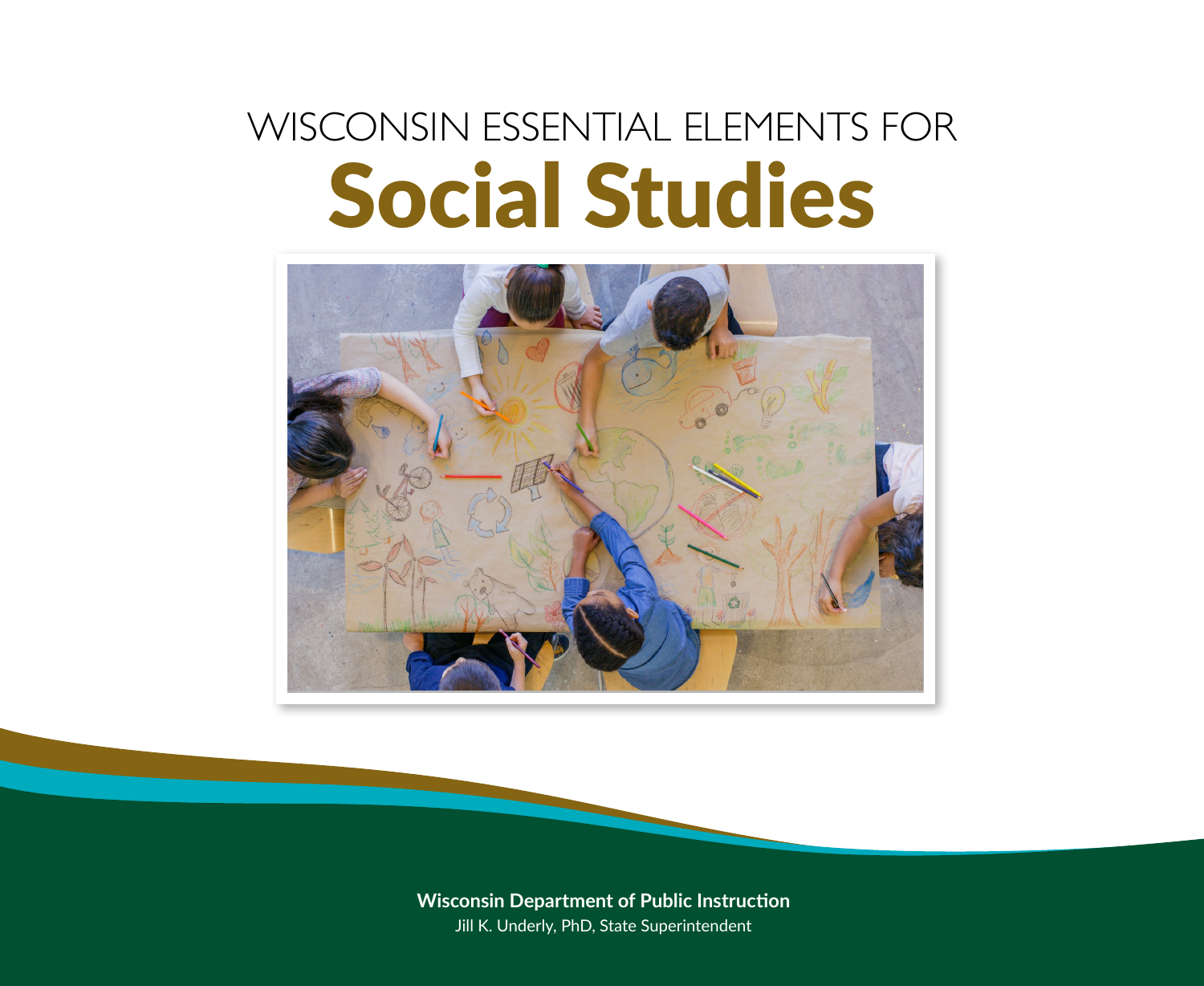## WISCONSIN ESSENTIAL ELEMENTS

FOR

# **Social Studies**



**Wisconsin Department of Public Instruction** Jill K. Underly, PhD, State Superintendent Madison, Wisconsin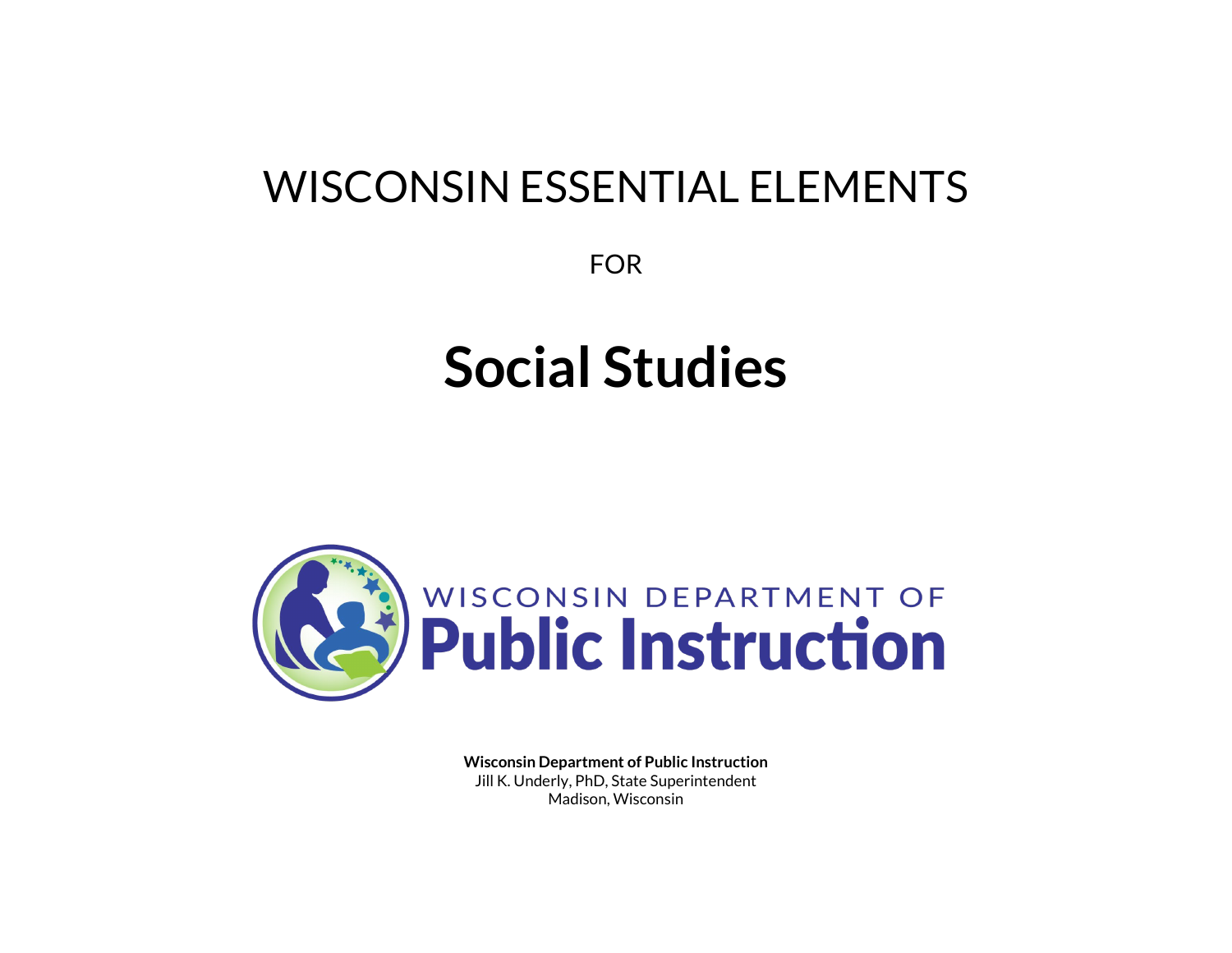This publication is available from:

Wisconsin Department of Public Instruction 125 South Webster Street Madison, WI 53703 (608) 266-8960 <https://dpi.wi.gov/sped/topics/essential-elements>

September 2021 Wisconsin Department of Public Instruction

The *Wisconsin Essential Elements for Social Studies* were created based on the *Wisconsin Standards for Social Studies* (2018) by Wisconsin social studies and special education educators. The *Wisconsin Essential Elements for Social Studies* were not created nor are they a derivative work of the Dynamic Learning Maps (DLM) Consortium.

The Wisconsin Department of Public Instruction does not discriminate on the basis of sex, race, color, religion, creed, age, national origin, ancestry, pregnancy, marital status or parental status, sexual orientation, or ability and provides equal access to the Boy Scouts of America and other designated youth groups.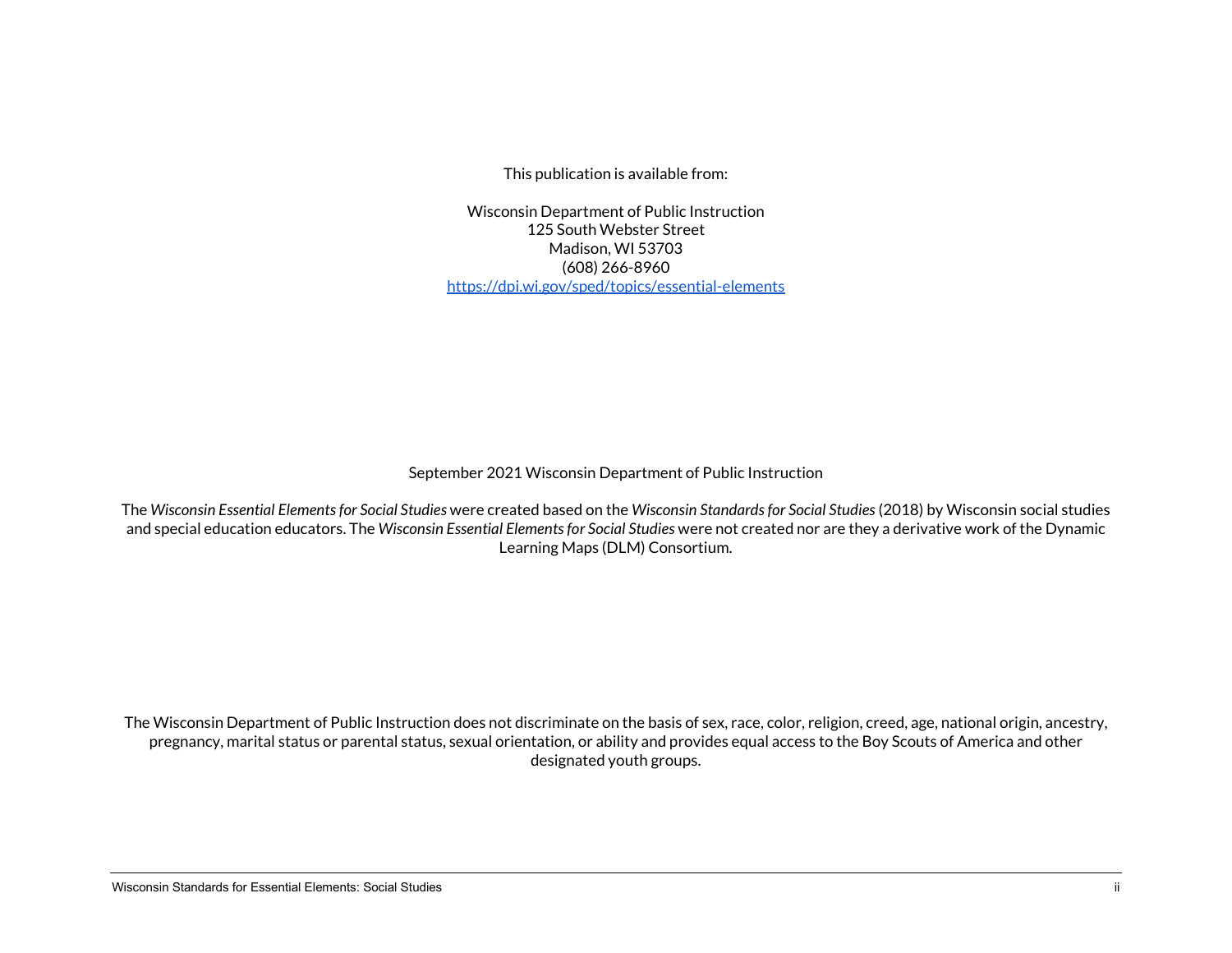## **Table of Contents**

|                     |  | $\mathbf{v}$                                                       |  |
|---------------------|--|--------------------------------------------------------------------|--|
| Section I:          |  | $\mathbf{1}$<br>$\overline{2}$<br>$\mathfrak{S}$<br>$\overline{4}$ |  |
|                     |  | 5                                                                  |  |
| Section II:         |  | $\overline{7}$<br>$\boldsymbol{8}$<br>8<br>10<br>12<br>12<br>14    |  |
| <b>Section III:</b> |  | 15<br>16<br>19<br>21<br>23<br>26<br>28                             |  |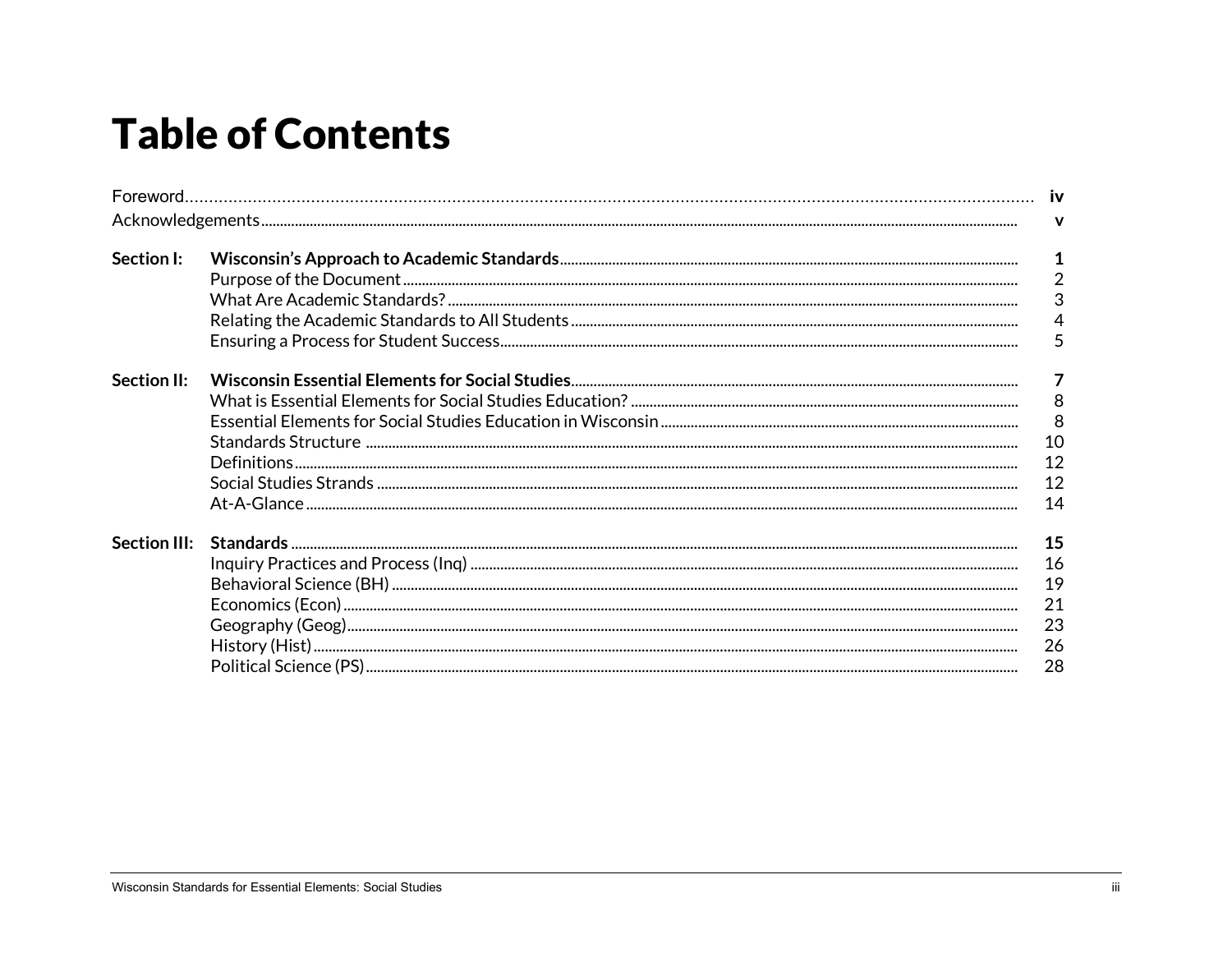## Foreword

On November 9, 2021, I formally adopted the Wisconsin Standards for Essential Elements: Social Studies. This new set of alternate academic achievement standards provides a foundational framework that identifies what students with the most significant cognitive disabilities should know and be able to do in social studies.

The adoption of the Wisconsin Standards for Essential Elements: Social Studies was part of a concerted effort led by Wisconsin educators and stakeholders. These dedicated individuals shared their expertise in social studies and special education, and in teaching students from kindergarten through grade 12. As part of Wisconsin's Academic Standards review and revision process, the public and legislature provided feedback for the writing committee to consider.

Social studies is composed of deep and enduring understandings, content, inquiry, concepts, and skills from the fields of geography, history, political science and civics, economics, and the behavioral sciences. Social studies prepares our young people to be college, career, and community ready. These standards emphasize the concept of inquiry in the social studies classroom and encourage teachers and districts to provide meaningful ways for students to be civically engaged in their communities.

The knowledge and skills described in these standards provide an authentic, real-world framework for social studies learning experiences.

The Wisconsin Department of Public Instruction will continue to build on this work to support implementation of the standards with resources for the field. I am excited to share the Wisconsin Standards for Essential Elements: Social Studies, which aim to build social studies skills, knowledge, and engagement opportunities for Wisconsin students with the most significant cognitive disabilities.

Dr. Jill Underly State Superintendent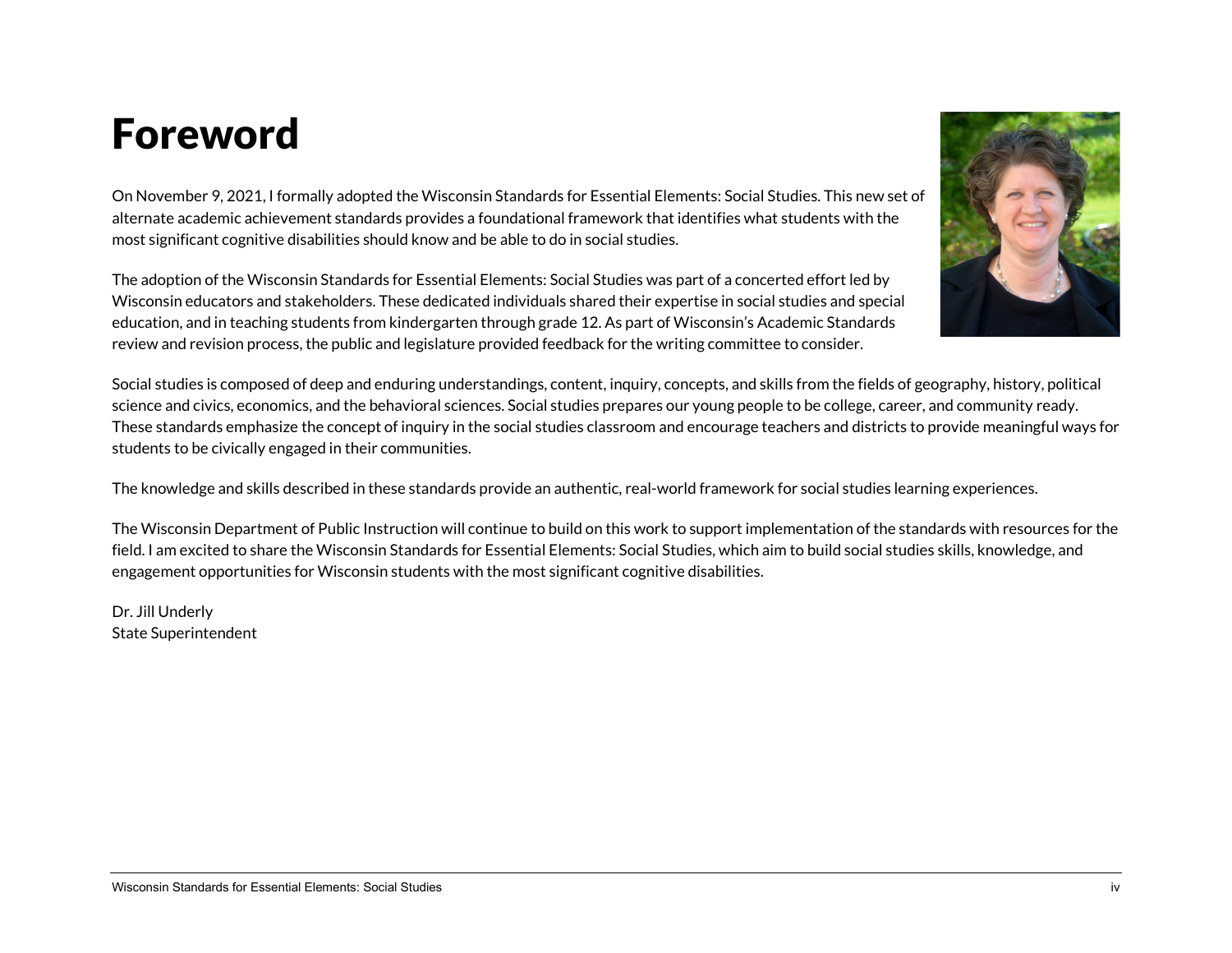## Acknowledgements

The Wisconsin Department of Public Instruction (DPI) wishes to acknowledge the ongoing work, commitment, and various contributions of individuals to revise our state's academic standards for the *Wisconsin Essential Elements for Social Studies.* Thank you to the State Superintendent's Academic Standards Review Council for their work and guidance through the standards process. A special thanks to the Writing Team for taking on this important project that will shape the classrooms of today and tomorrow. Thanks to the many staff members across the division and other teams at DPI who have contributed their time and talent to this project. Finally, thank you to Wisconsin educators, businesspeople, parents, and citizens who provided comment and feedback to drafts of these standards.

## Wisconsin Essential Elements for Social Studies Writing Team

| Co-Chairs: | Sherri Michalowski, Middle School Social Studies Teacher, Elmbrook School District  |
|------------|-------------------------------------------------------------------------------------|
|            | MaDonna Enkers, Special Education Teacher Mentor, Marathon County Special Education |

**DPI Liaisons: Kris McDaniel,** Social Studies Consultant, DPI  **Iris Jacobson,** Special Education Consultant, DPI

| Tammie Alekna, Middle School Special       | Jennie Ekstein, K-12 Social Studies       | Holly Smith, Director of Curriculum and                                    |
|--------------------------------------------|-------------------------------------------|----------------------------------------------------------------------------|
| Education Teacher, Adams-Friendship        | Coordinator, Milwaukee                    | Instruction, Lakeland School - Walworth<br>County                          |
| Carrie Carlson, High School Social Studies | Cheryl Funmaker, PhD, Educational         |                                                                            |
| Teacher, Altoona                           | Disabilities Director, Ho-Chunk Nation    | Paul Smith, Program Support Teacher,<br>Oshkosh                            |
| Dr. Denise Clark, Professor of Special     | Sarah Harke, Elementary Special Education |                                                                            |
| Education, UW-Oshkosh                      | Teacher, Oconto Falls                     | Nikki Sprague, K-12 Communication<br>Interaction Disorder and Intellectual |
| Rose Cutting, former coordinator for CESA  | Sara Vold, Assistive Technology and       | Disabilities Teacher, Ashland                                              |
| 3 WI Statewide Parent-Educator Initiative  | Intellectual Disabilities Program Support |                                                                            |
| (WSPEI)                                    | Teacher, Janesville                       |                                                                            |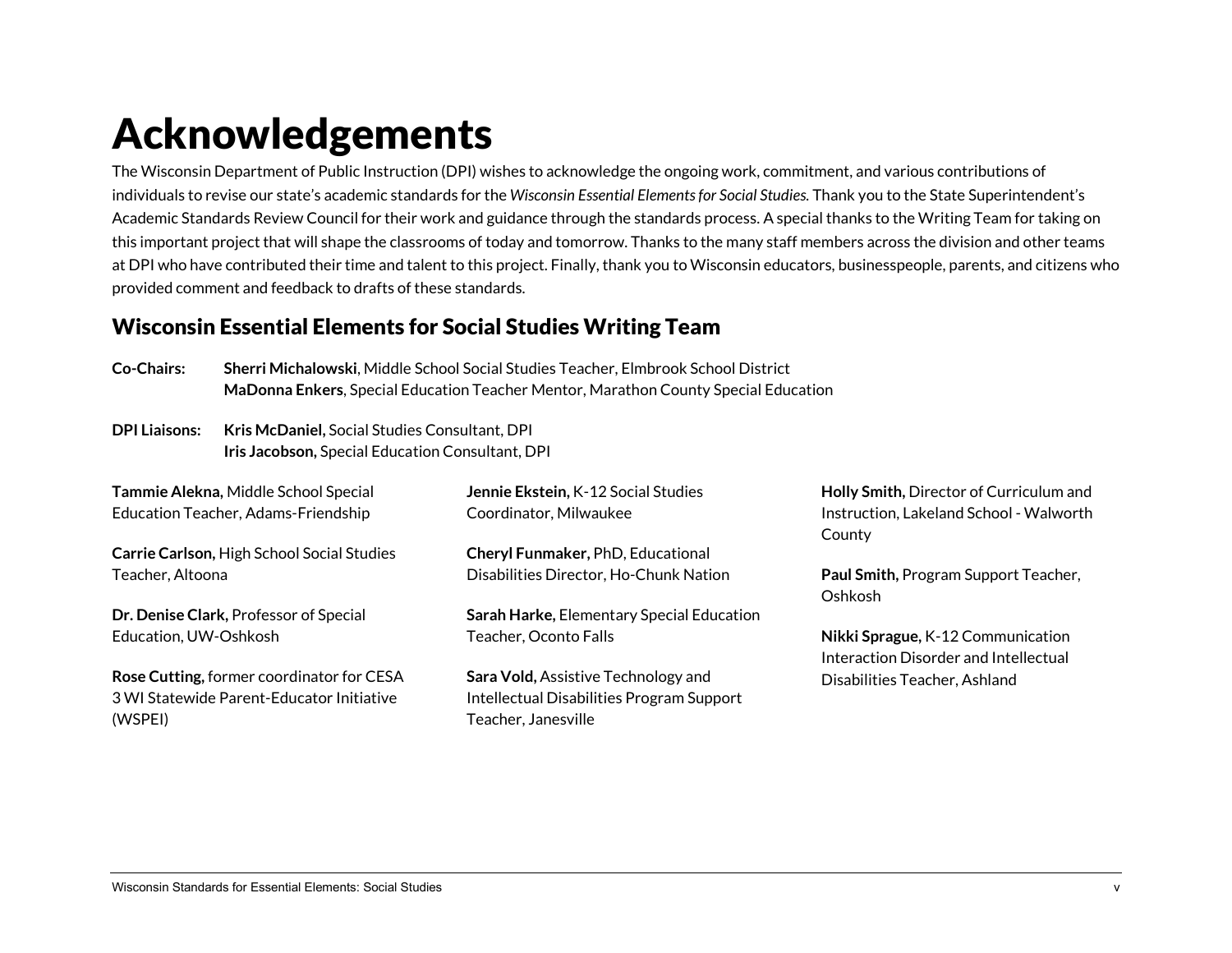#### **Department of Public Instruction, Academic Standards**

- John W. Johnson, Director, Literacy and Mathematics, and Director for Academic Standards
- Meri Annin, Lead Visual Communications Designer
- David McHugh, Education Consultant for Strategic Planning and Professional Learning

#### **Department of Public Instruction Leaders**

- Duy Nguyen, Assistant State Superintendent, Division of Academic Excellence
- Sheila Briggs, Assistant State Superintendent, Division of Academic Excellence
- Paul Manriquez, Assistant State Superintendent, Division for Learning Support
- Barb Van Haren, Assistant State Superintendent, Division for Learning Support
- Tamara Mouw, Director, Teaching and Learning Team
- Julia Hartwig, Director, Special Education Team
- Daniel Parker, Assistant Director, Special Education Team

#### **A special thanks to Russell Swinburne Romine, Ph.D., Associate Director, Accessible Teaching, Learning, and Assessment Systems (ATLAS), and Dynamic Learning Maps (DLM):**

"Students with the most significant cognitive disabilities are entitled to high quality instruction in academics. The development of alternate academic achievement standards designed for students with the most significant cognitive disabilities, that are linked to the academic expectations for typically developing students, is a crucial tool to support high expectations for these learners. The work by educators in Wisconsin to develop alternate standards in social studies focused on carefully identifying the key concepts in the general standards and adapting them to provide descriptions of rigorous expectations for students with the most significant cognitive disabilities. These standards represent a significant leap forward in ensuring that these students have access to instruction that will support their independence and meaningful participation in civic and community life."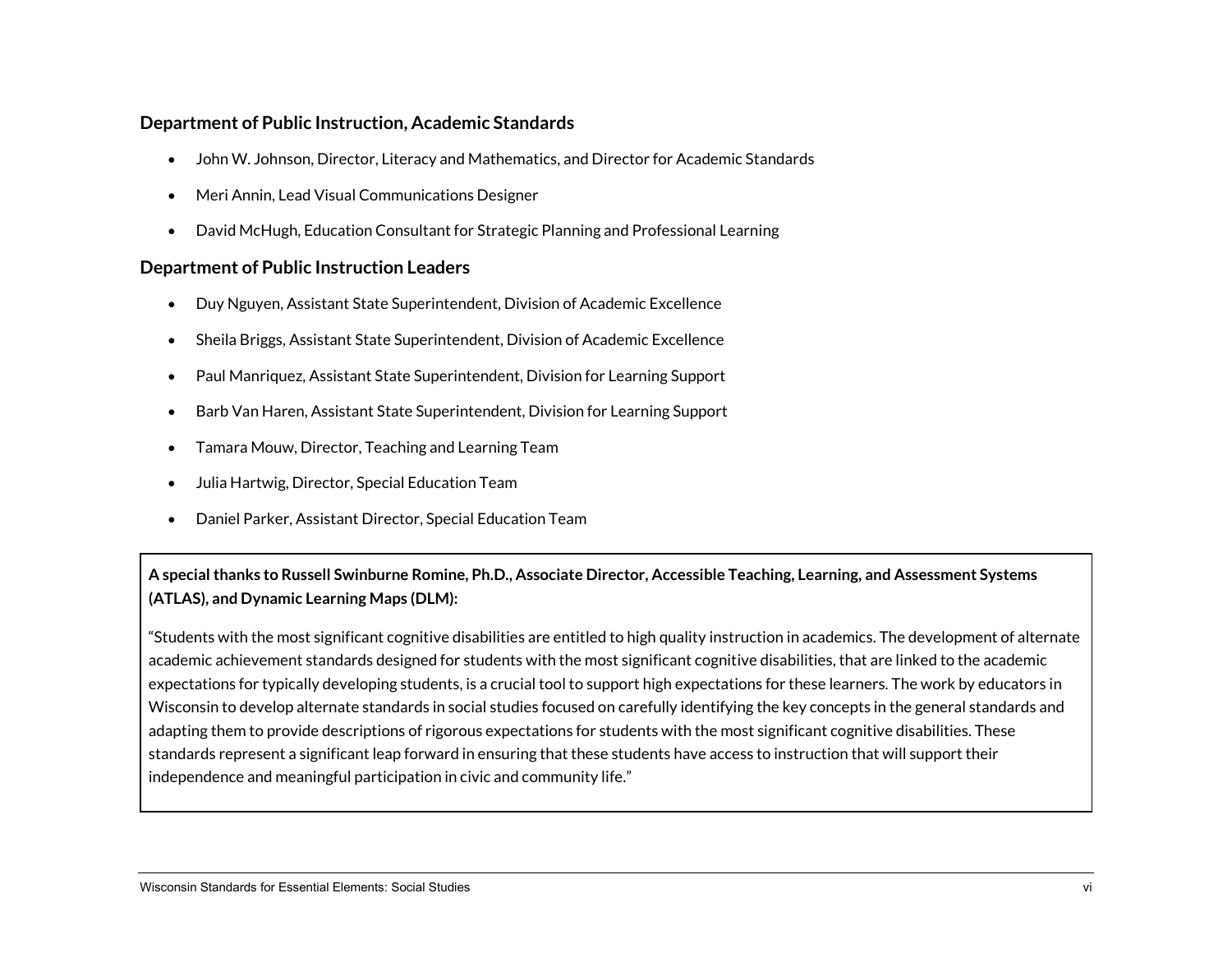## **Section I** Wisconsin's Approach to Academic Standards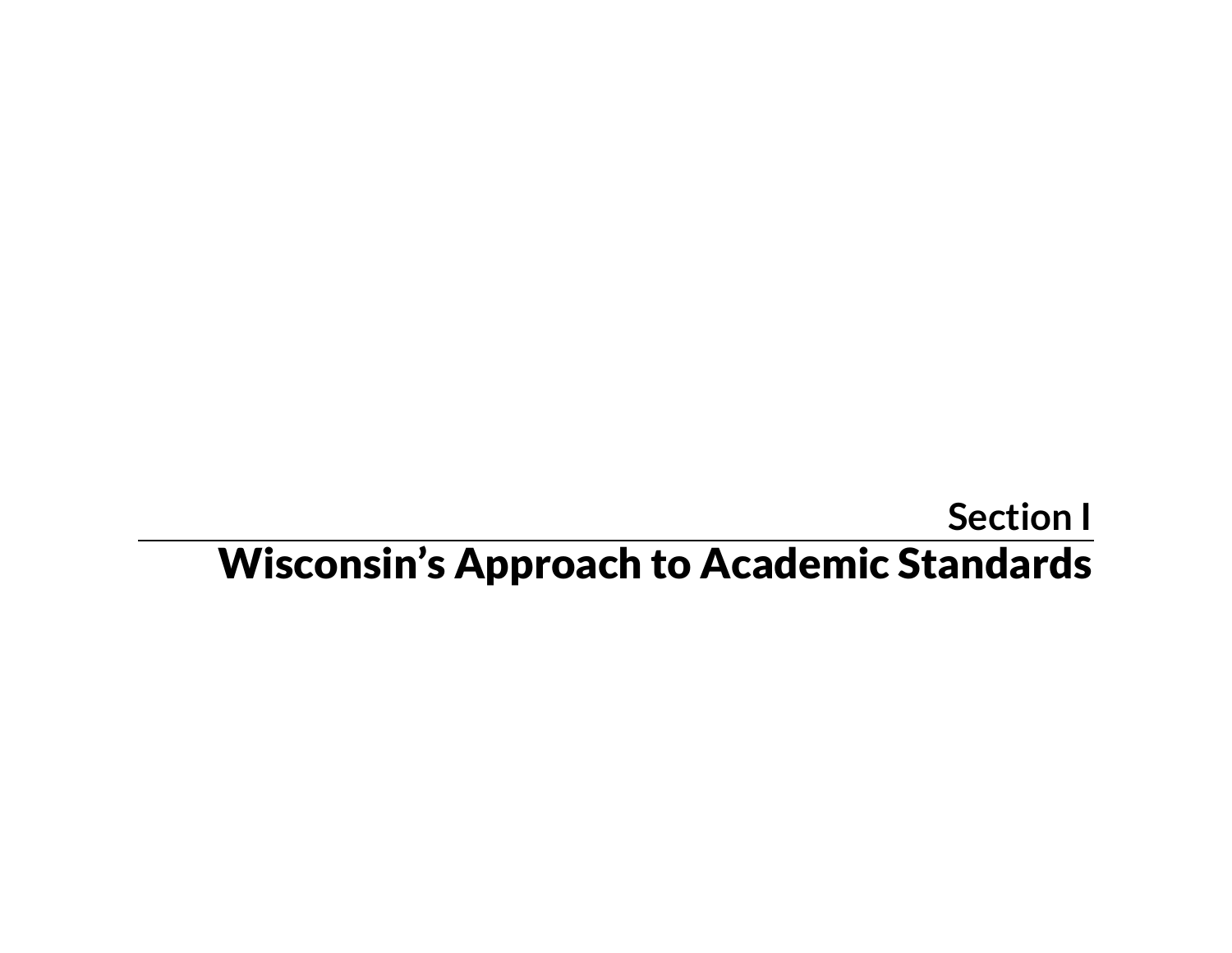### Purpose of the Document

The purpose of this guide is to improve social studies education for students and for communities. The Wisconsin Department of Public Instruction (DPI) has developed standards to assist Wisconsin educators and stakeholders in understanding, developing and implementing course offerings and curriculum in school districts across Wisconsin.

This publication provides a vision for student success and follows *[The Guiding Principles for Teaching and Learning](https://dpi.wi.gov/standards/guiding-principles) (2011)*. In brief, the principles are:

- 1. Every student has the right to learn.
- 2. Instruction must be rigorous and relevant.
- 3. Purposeful assessment drives instruction and affects learning.
- 4. Learning is a collaborative responsibility.
- 5. Students bring strengths and experiences to learning.
- 6. Responsive environments engage learners.

Program leaders will find the guide valuable for making decisions about:

- Program structure and integration
- Curriculum redesign
- Staffing and staff development
- Scheduling and student grouping
- Facility organization
- Learning spaces and materials development
- Resource allocation and accountability
- Collaborative work with other units of the school, district, and community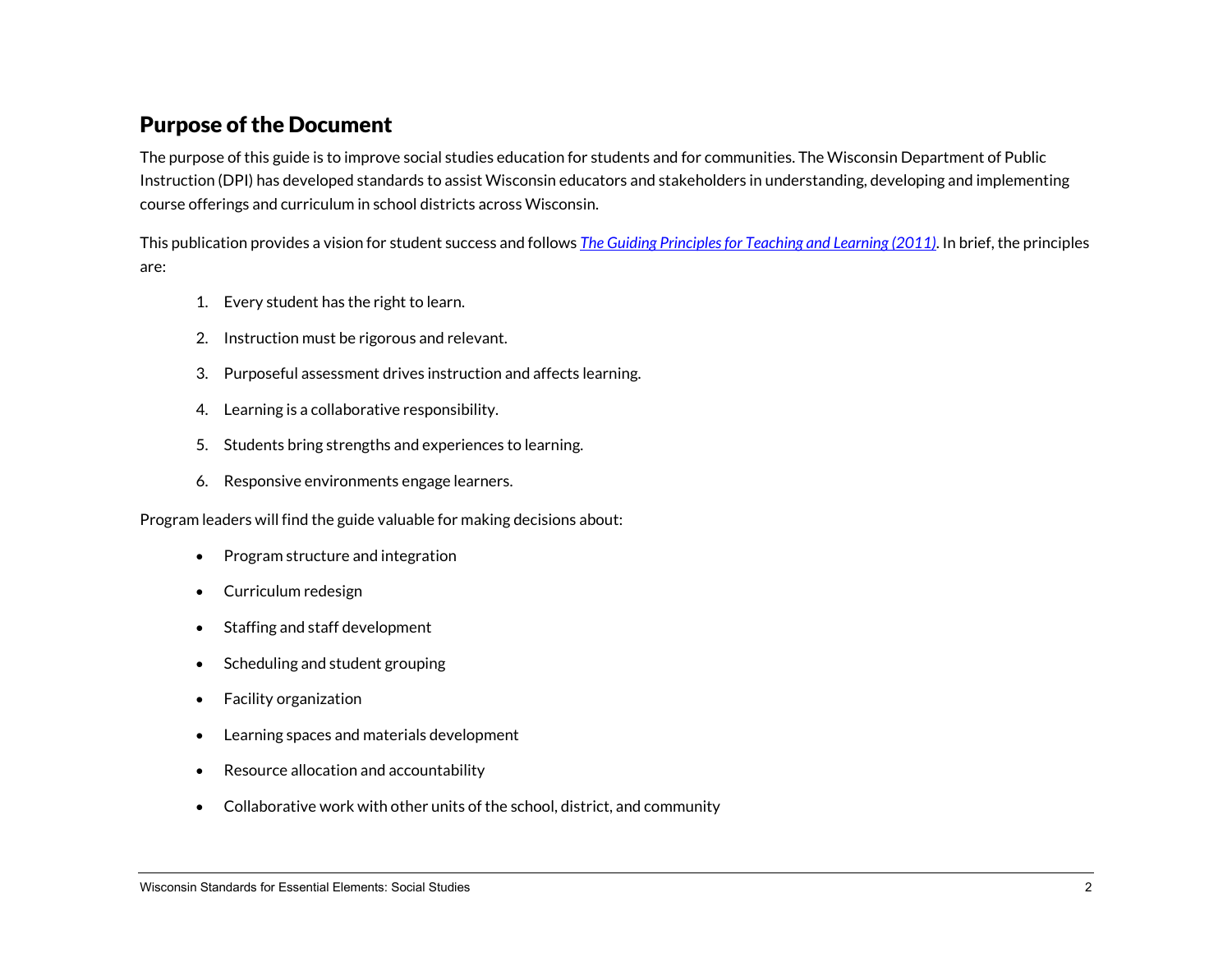## What Are the Academic Standards?

Wisconsin Academic Standards specify what students should know and be able to do in the classroom. They serve as goals for teaching and learning. Setting high standards enables students, parents, educators, and citizens to know what students should have learned at a given point in time. In Wisconsin, all state standards serve as a model. Locally elected school boards adopt academic standards in each subject area to best serve their local communities. We must ensure that all children have equal access to high-quality education programs. Clear statements about what students must know and be able to do are essential in making sure our schools offer opportunities to get the knowledge and skills necessary for success beyond the classroom.

Adopting these standards is voluntary. Districts may use the academic standards as guides for developing local grade-by-grade level curriculum. Implementing standards may require some school districts to upgrade school and district curriculums. This may result in changes in instructional methods and materials, local assessments, and professional development opportunities for the teaching and administrative staff.

#### **What is the Difference between Academic Standards and Curriculum?**

Standards are statements about what students should know and be able to do, what they might be asked to do to give evidence of learning, and how well they should be expected to know or do it. Curriculum is the program devised by local school districts used to prepare students to meet standards. It consists of activities and lessons at each grade level, instructional materials, and various instructional techniques. In short, standards define what is to be learned at certain points in time, and from a broad perspective, what performances will be accepted as evidence that the learning has occurred. Curriculum specifies the details of the day-to-day schooling at the local level.

#### **Developing the Academic Standards**

DPI has a transparent and comprehensive process for reviewing and revising academic standards. The process begins with a notice of intent to review an academic area with a public comment period. The State Superintendent's Standards Review Council examines those comments and may recommend revision or development of standards in that academic area. The state superintendent authorizes whether or not to pursue a revision or development process. Following this, a state writing committee is formed to work on those standards for all grade levels. That draft is then made available for open review to get feedback from the public, key stakeholders, educators, and the Legislature with further review by the State Superintendent's Standards Review Council. The state superintendent then determines adoption of the standards.

#### **Aligning for Student Success**

To build and sustain schools that support every student in achieving success, educators must work together with families, community members, and business partners to connect the most promising practices in the most meaningful contexts. The release of the standards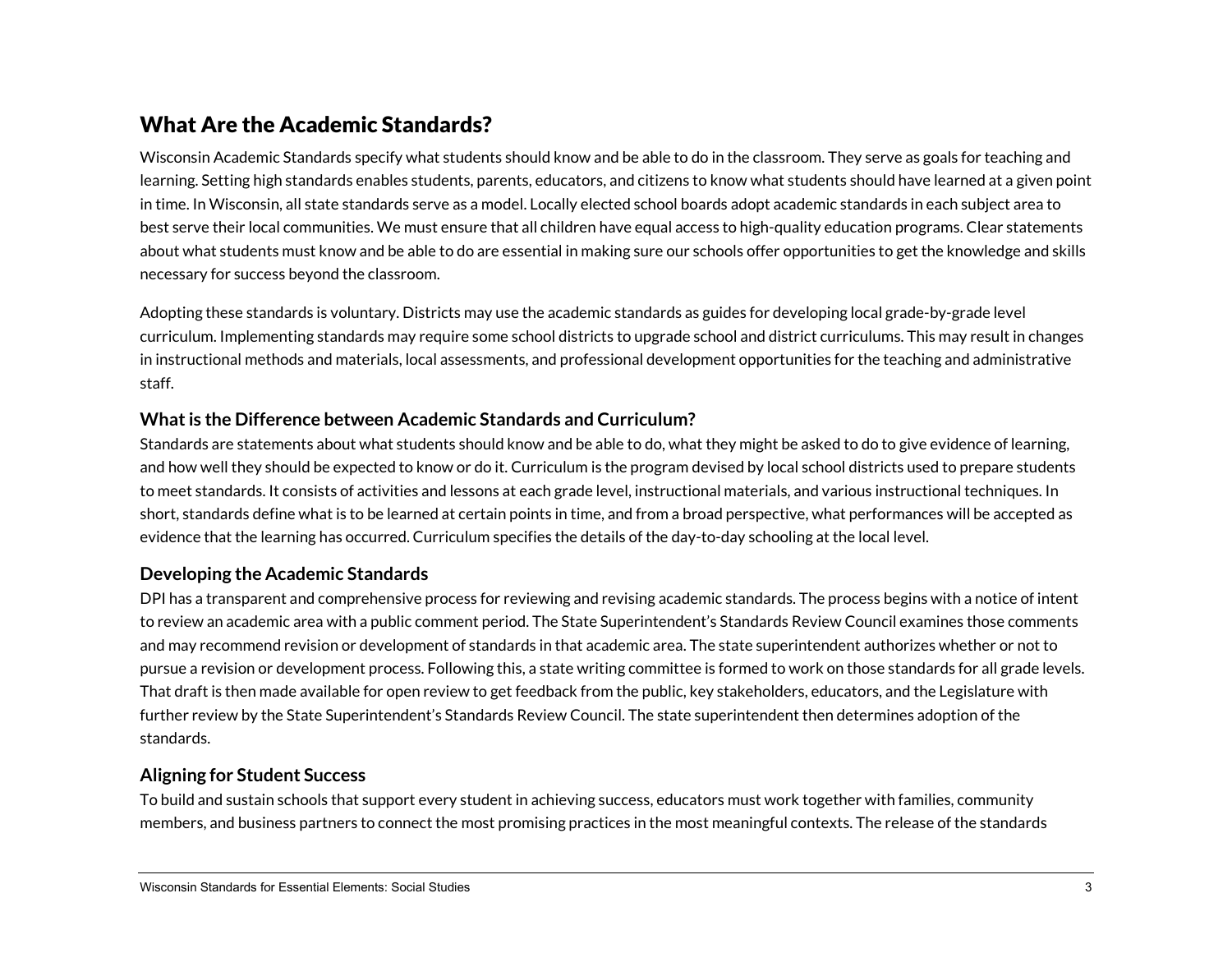provides a set of important academic standards for school districts to implement. This is connected to a larger vision of every child graduating college and career ready. Academic standards work together with other critical principles and efforts to educate every child to graduate college and career ready. Here, the vision and set of Guiding Principles form the foundation for building a supportive process for teaching and learning rigorous and relevant content. The following sections articulate this integrated approach to increasing student success in Wisconsin schools and communities.

## Relating the Academic Standards to All Students

Grade-level standards should allow ALL students to engage, access, and be assessed in ways that fit their strengths, needs, and interests. This applies to the achievement of students with IEPs (individualized education plans), English learners, and gifted and talented pupils, consistent with all other students. Academic standards serve as the foundation for individualized programming decisions for all students.

Academic standards serve as a valuable basis for establishing concrete, meaningful goals as part of each student's developmental progress and demonstration of proficiency. Students with IEPs must be provided specially designed instruction that meets their individual needs. It is expected that each individual student with an IEP will require unique services and supports matched to their strengths and needs in order to close achievement gaps in grade-level standards. Alternate standards are only available for students with the most significant cognitive disabilities.

Gifted and talented students may achieve well beyond the academic standards and move into advanced grade levels or into advanced coursework.

#### **Our Vision: Every Child a Graduate, College and Career Ready**

We are committed to ensuring every child graduates from high school academically prepared and socially and emotionally competent. A successful Wisconsin student is proficient in academic content and can apply their knowledge through skills such as critical thinking, communication, collaboration, and creativity. The successful student will also possess critical habits such as perseverance, responsibility, adaptability, and leadership. This vision for every child as a college and career ready graduate guides our beliefs and approaches to education in Wisconsin.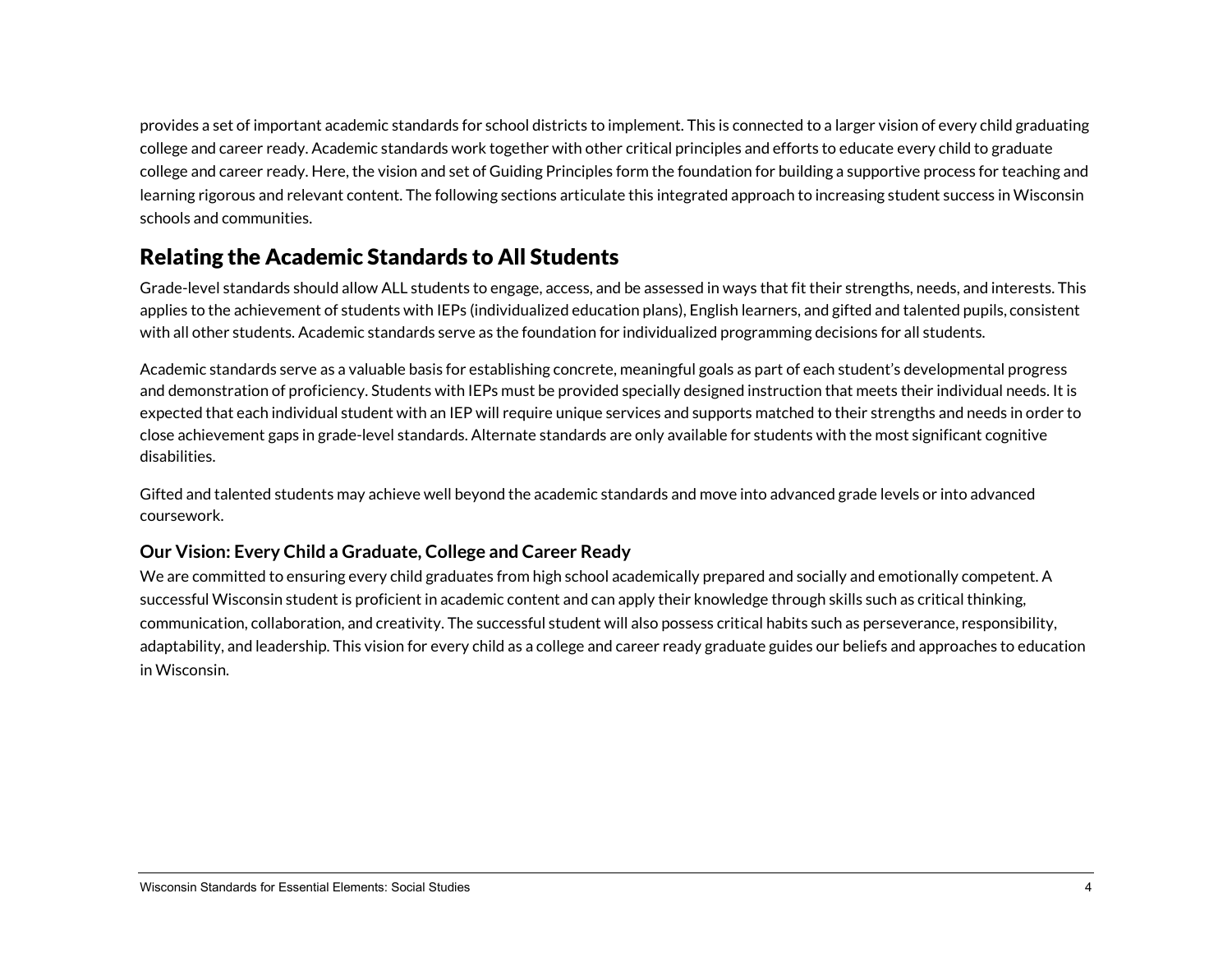#### **Guided by Principles**

All educational initiatives are guided and impacted by important and often unstated attitudes or principles for teaching and learning. *[The](https://dpi.wi.gov/standards/guiding-principles)  [Guiding Principles for Teaching and Learning \(2011\)](https://dpi.wi.gov/standards/guiding-principles)* emerge from research and provide the touchstone for practices that truly affect the vision of [Every Child a Graduate Prepared for College and Career.](https://dpi.wi.gov/statesupt/every-child-graduate) When made transparent, these principles inform what happens in the classroom, direct the implementation and evaluation of programs, and most importantly, remind us of our own beliefs and expectations for students.

## Ensuring a Process for Student Success

For Wisconsin schools and districts, implementing the *[Framework for Equitable](https://dpi.wi.gov/rti)  [Multi-Level Systems of Supports\(](https://dpi.wi.gov/rti)2017)* means providing equitable services, practices, and resources to every learner based upon responsiveness to effective instruction and intervention. In this system, high-quality instruction, strategic use of data, and collaboration interact within a continuum of supports to facilitate learner success. Schools provide varying types of supports with differing levels of intensity to proactively and responsibly adjust to the needs of the whole child. These include the knowledge, skills, and habits learners need for success beyond high school, including developmental, academic, behavioral, social, and emotional skills.

#### **Connecting to Content: Wisconsin Academic Standards**

Within this vision for increased student success, rigorous, internationally benchmarked academic standards provide the content for high-quality curriculum and instruction and for a strategic assessment system aligned to those standards.



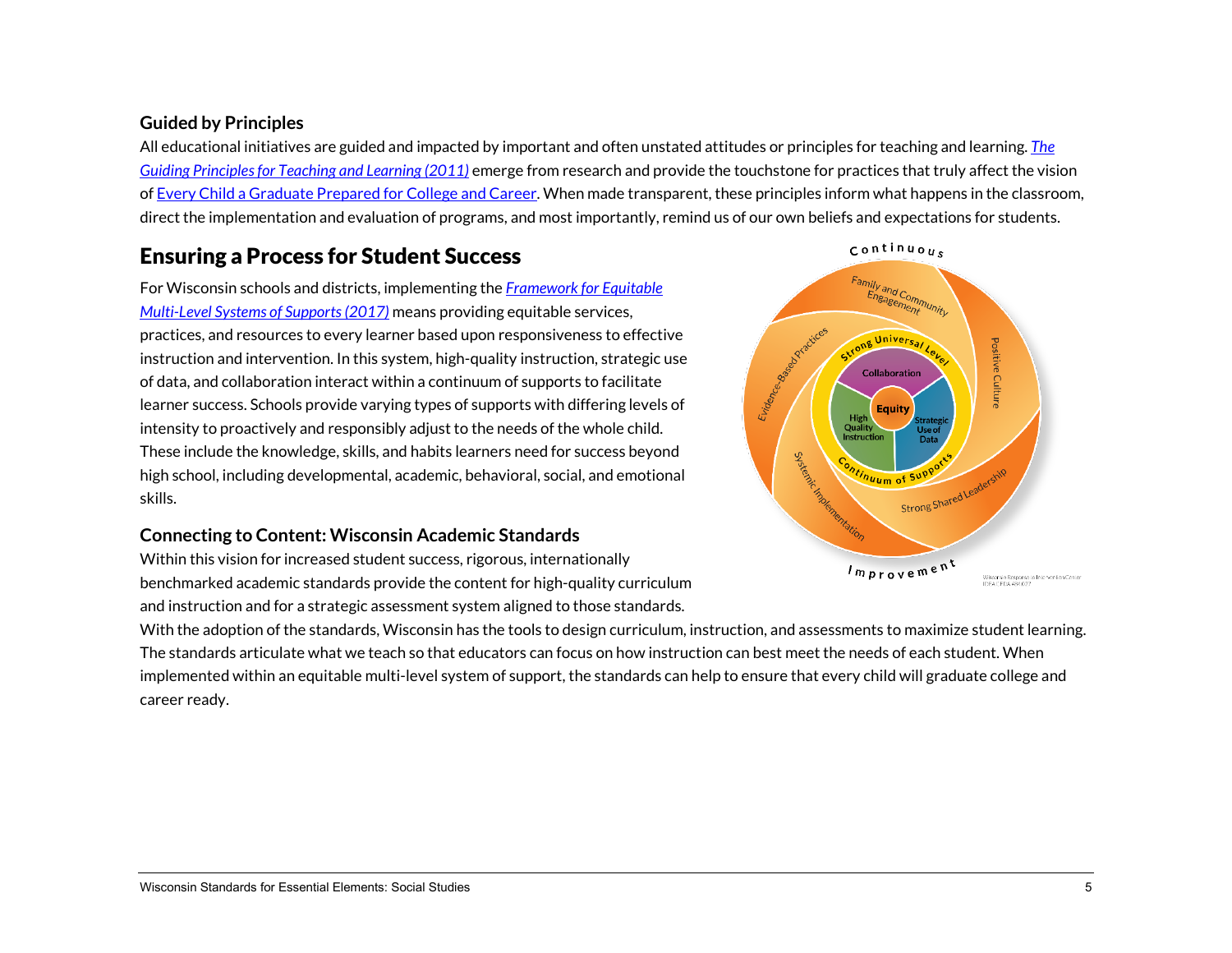## **References**

*The Guiding Principles for Teaching and Learning.* 2011. Madison, WI: Wisconsin Department of Public Instruction. Retrieved from [https://dpi.wi.gov/standards/guiding-principles.](https://dpi.wi.gov/standards/guiding-principles) 

*Framework for Equitable Multi-Level Systems of Supports.* 2017. Madison, WI: Wisconsin Department of Public Instruction. Retrieved from [https://dpi.wi.gov/rti.](https://dpi.wi.gov/rti)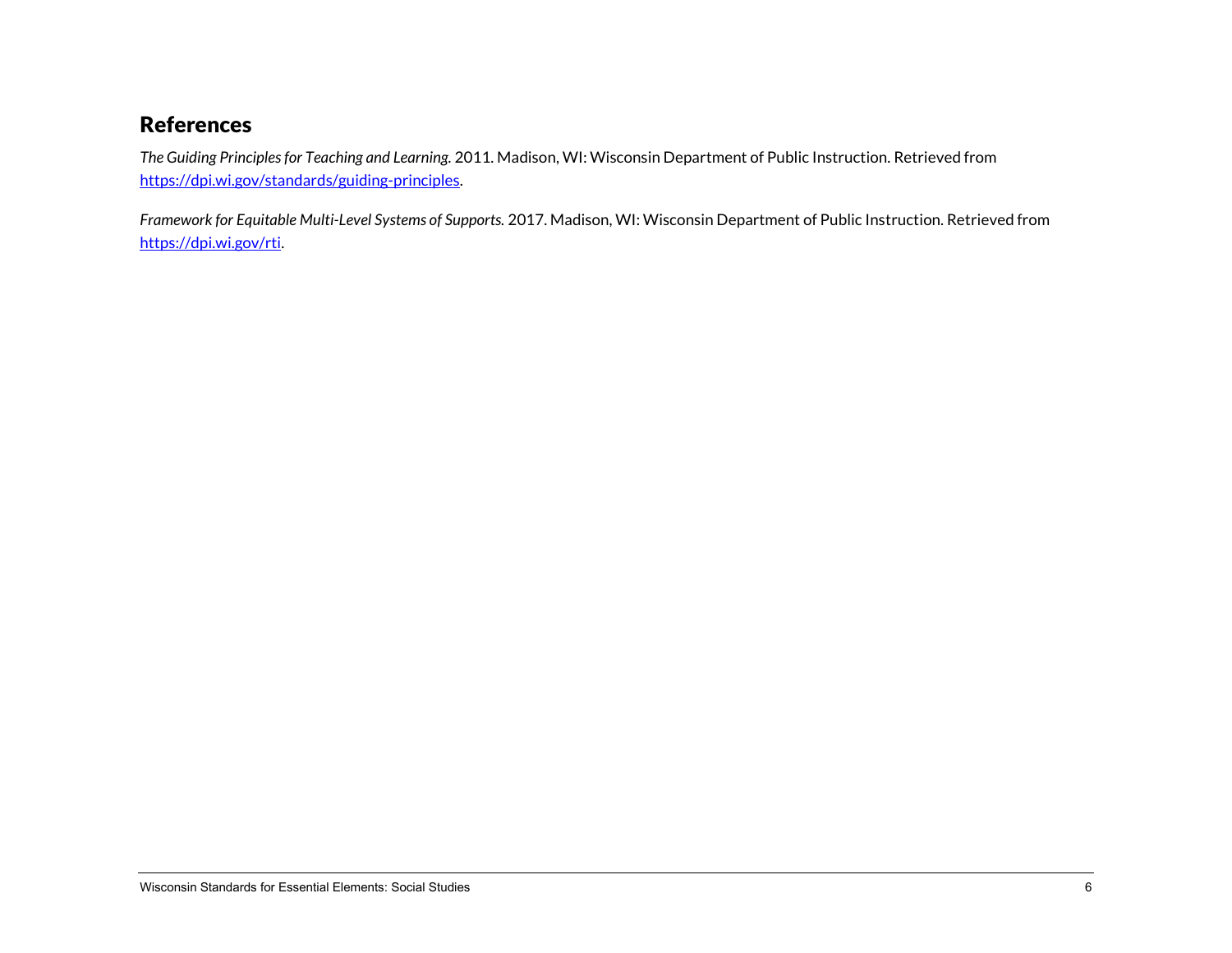## **Section II** Wisconsin Standards for Essential Elements: Social Studies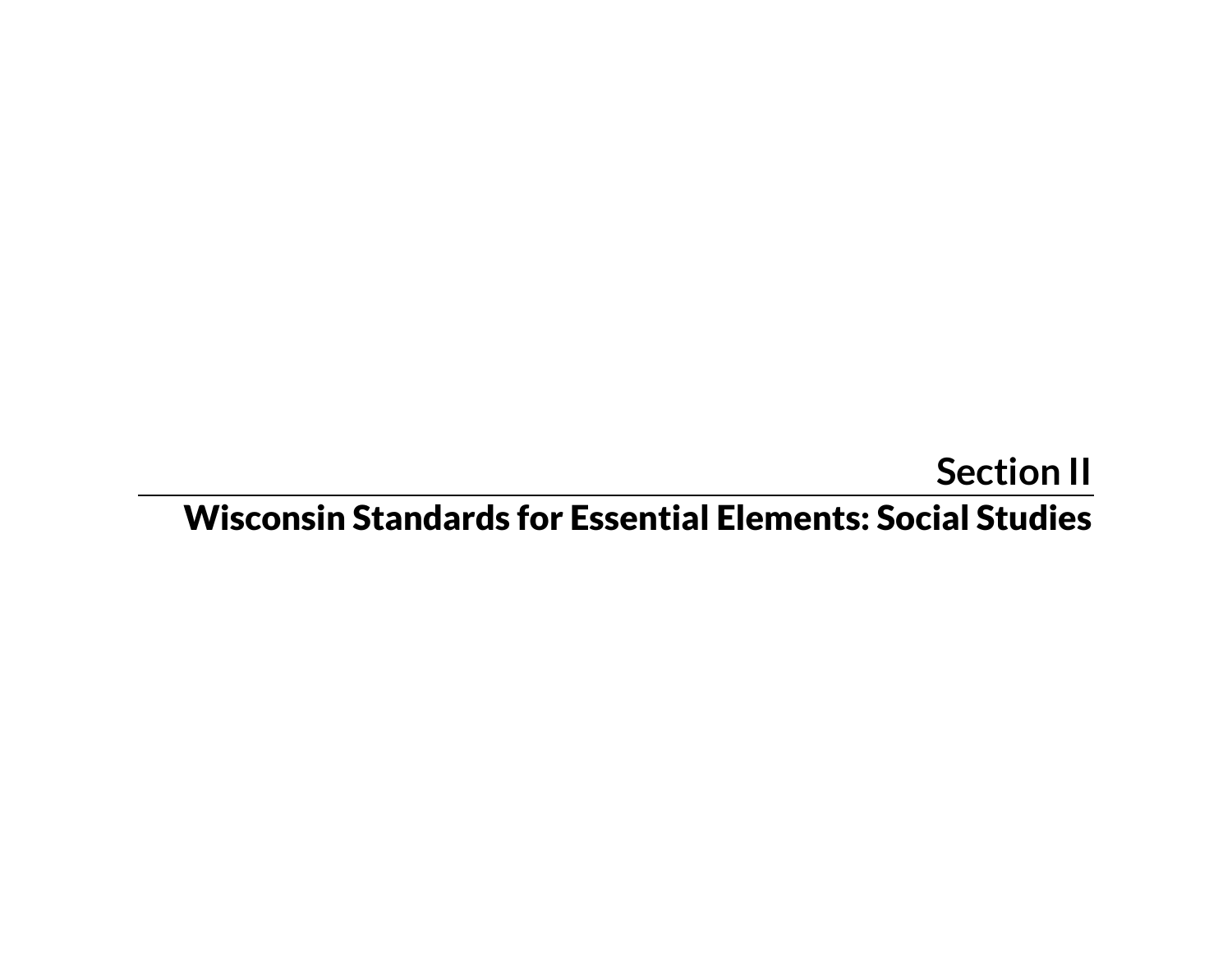## Wisconsin Essential Elements for Social Studies

All students, including students with the most significant cognitive disabilities, deserve and have a right to a quality educational experience, including engagement in social studies. This right includes, to the maximum extent possible, the opportunity to be involved in and meet the same challenging expectations that have been established for all students.

The *Wisconsin Essential Elements for Social Studies* are aligned with college, career, and community ready expectations and include rigorous content and application for students with the most significant cognitive disabilities. These alternate achievement standards are clearly linked to *Wisconsin Standards for Social Studies*, promote access to the general education curriculum, reflect professional judgement of the highest expectation possible and provide current knowledge expected for each level of proficiency.

## What is Social Studies Education?

Social studies is the integrated study of economics, geography, history, political science, and the behavioral sciences of psychology, sociology, and anthropology to promote civic competence. The standards outlined in this document provide an important foundation to prepare students to become engaged, informed participants committed to the ideas and values of our democratic republic, able to apply the skills of inquiry, collaboration, decision making, and problem solving (adapted from the National Council for the Social Studies definition).

The *Vision for Wisconsin Social Studies* was written in 2015 by the State Superintendent's K-12 Social Studies Advisory Committee:

Wisconsin students will become civically engaged problem-solvers who critically examine their roles in local, regional, state, national, and global communities. Through the study and application of the individual disciplines of social studies (behavioral sciences, economics, geography, history, and political science), students become lifelong learners able to collaborate and thrive in our interdependent world.

### Wisconsin's Approach to Standards in Social Studies

The *Wisconsin Standards for Social Studies*(2018) were the basis for writing the *Wisconsin Essential Elements for Social Studies*. The *Wisconsin Standards for Social Studies*(2018) were written by a committee of educators, professors, and businesspeople from across the state. This team was tasked with outlining what content, practices, and ways of thinking are critical for Wisconsin students to be college, career, and community ready upon high school graduation. The general education social studies standards articulate end-of-grade level expectations.

The foundational documents and supports for the *Wisconsin Standards for Social Studies*(2018) include:

• National Council for the Social Studies (NCSS), 2013. The College, Career, and Civic Life (C3) Framework for Social Studies State Standards: Guidance for Enhancing the Rigor of K-12 Civics, Economics, Geography, and History. Silver Spring, MD: NCSS.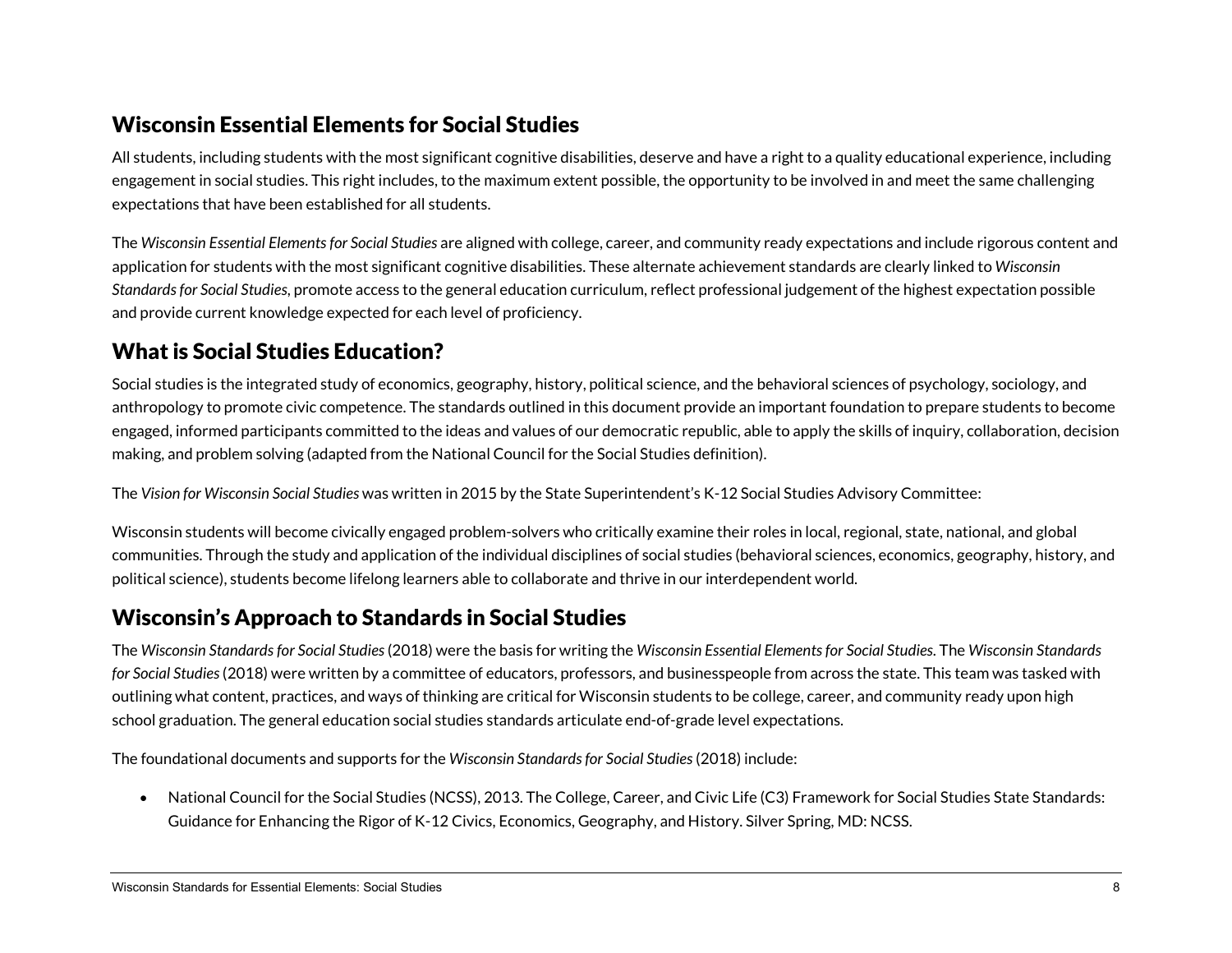• National Council for the Social Studies (NCSS). 2010. National Curriculum Standards for Social Studies. Silver Spring, MD: NCSS

Specific content standards were referenced from national organizations, including:

- American Psychological Association. 2011. *National Standards for High School Psychology Curricula*. Washington, DC: American Psychological Association.
- Council for Economic Education (CEE). 2010. *Voluntary National Content Standards in Economics*. New York: CEE.
- Geography Education National Implementation Project (GENIP). 2012. *Geography for Life: National Geography Standards*. Silver Spring, MD: GENIP.
- National Center for History in the Schools (NCHS). 1996. *National Standards for History.* Los Angeles: University of California Los Angeles (UCLA Department of History Public History Initiative).

State Social Studies Standards were referenced, including:

- Arizona Department of Education. 2017. *Academic Standards K-12 Social Studies*(draft). Phoenix, AD: Arizona Department of Education.
- The College Board (Advanced Placement). 2016. *Historical Thinking Skills.* New York: The College Board.
- Delaware Department of Education. 2016. *Delaware State Standards for Social Studies*. Dover, DE: Delaware Department of Education.
- Harvey, Stephanie. 1997. *Nonfiction Matters.* Portsmouth, NH: Stenhouse Publishers.
- Harvey, Stephanie and Harvey Daniels. 2009. *Comprehension & Collaboration: Inquiry Circles in Action*. Portsmouth, NH: Heinemann.
- Illinois State Board of Education. 2016. *Social Science Learning Standards*. Springfield, IL: Illinois State Board of Education.
- University of Wisconsin Oshkosh. Fox Valley Writing Project (additional resource material).
- Wisconsin Department of Public Instruction. 1998. *Wisconsin's Model Academic Standards for Social Studies.* Madison, WI: Wisconsin Department of Public Instruction.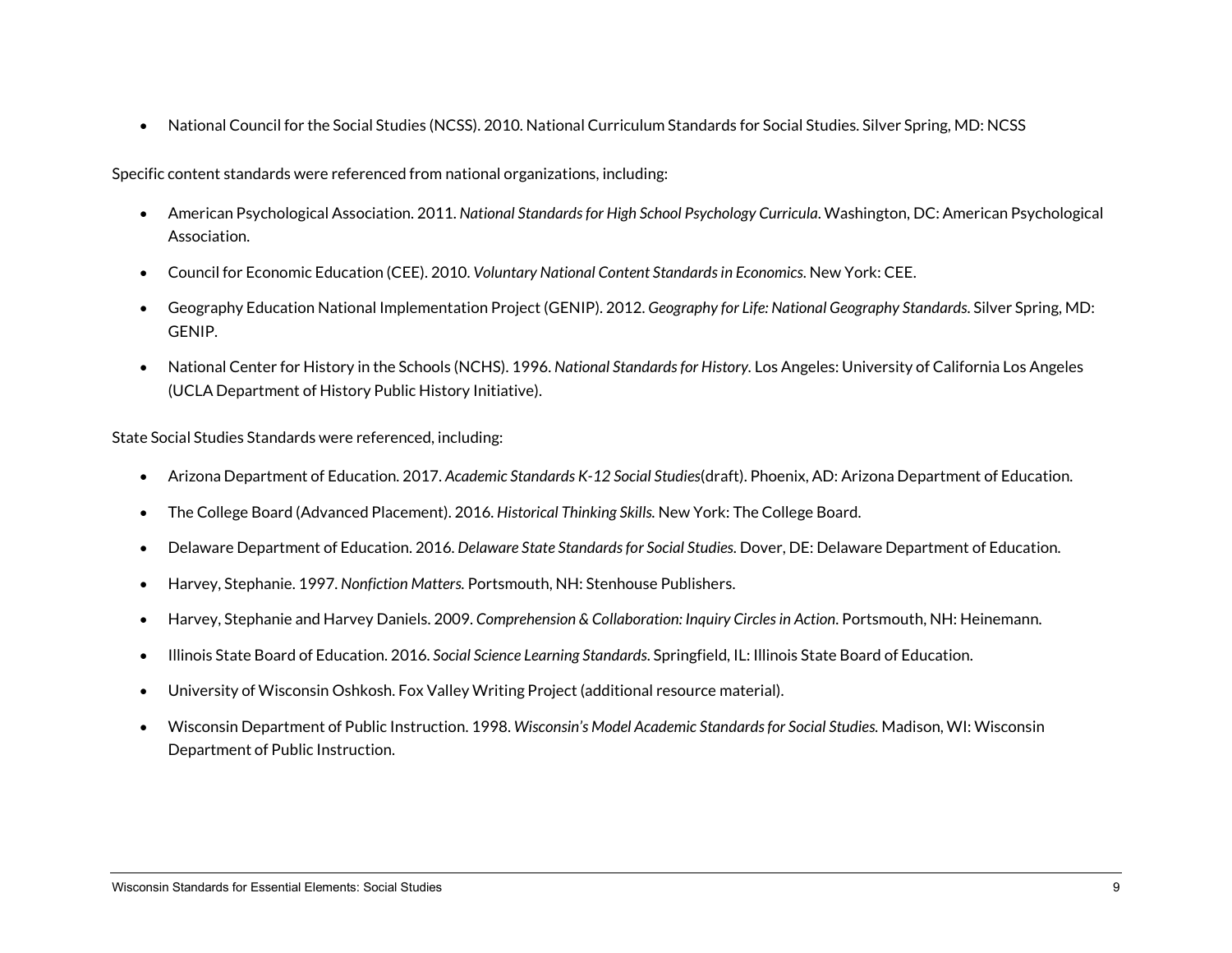## Standards Structure

The *Wisconsin Essential Elements for Social Studies*follow a specific structure. "EE" is added to the Wisconsin Essential Element for Social Studies to align the academic achievement to the Wisconsin Standards for Social Studies (2018).



**Wisconsin Standards for Social Studies:** SS.Hist1: Wisconsin students will use historical evidence for determining cause and effect. **Essential Element:** SS.EE.Hist1: Wisconsin students will use historical evidence for determining cause and effect. Target Level: Wisconsin students will use historical evidence for determining cause and effect. Precursor Level: Wisconsin students will explain a cause and effect for a given event. Initial Level: Wisconsin students will identify a cause and effect for a given event.

#### **Standards Formatting**

- Content Area (Strand): History
- Standard: Broad statement that tells what students are expected to know or be able to do
- Content areas for social studies in this code structure include:
	- o Inq—Inquiry
	- o BH—Behavioral Sciences
	- o Econ—Economics
	- o Geog—Geography
	- o Hist—History
	- o PS—Political Science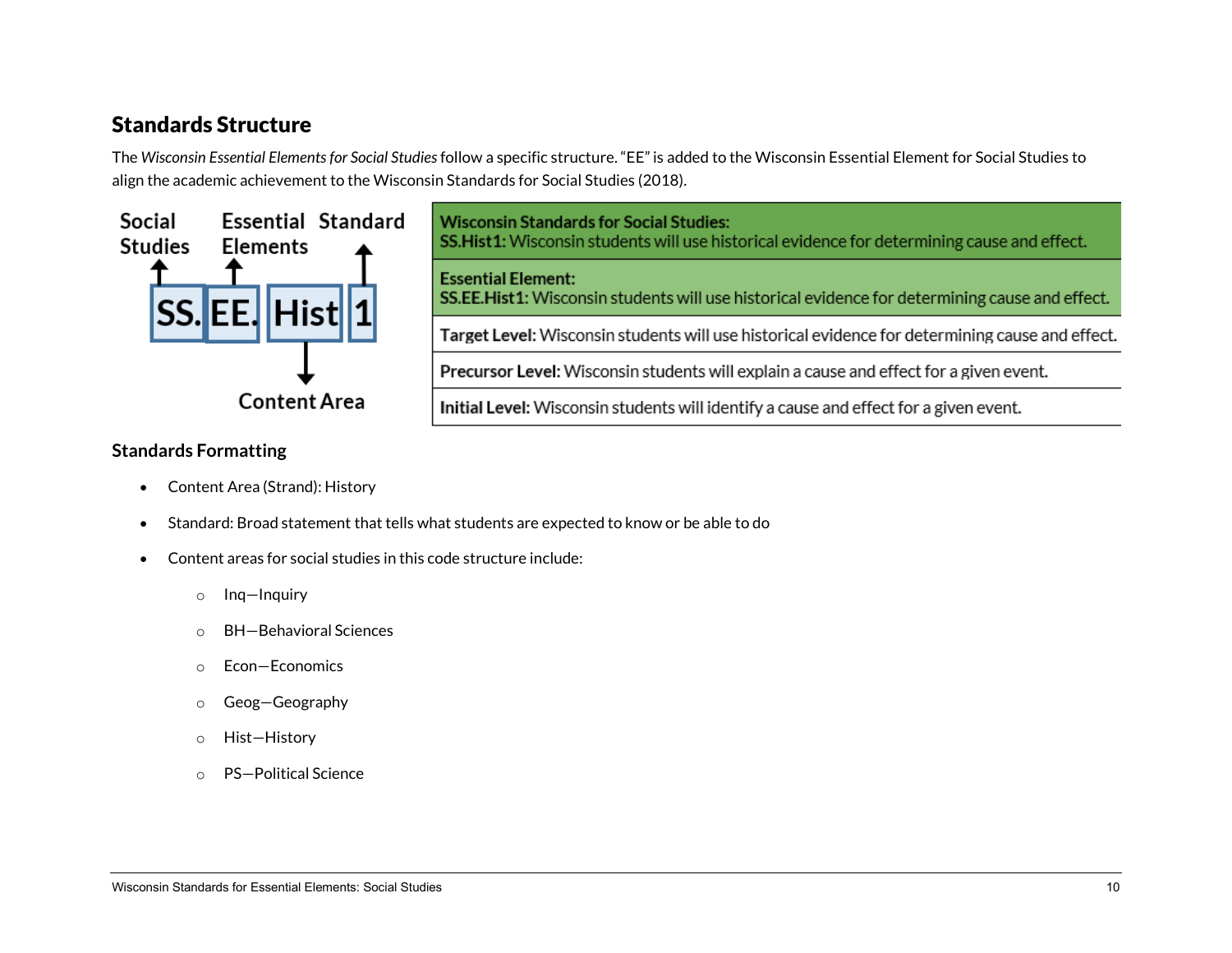Levels: Each learning level is aligned to the Essential Element/Alternate Achievement Standard

- **Target level** is the Essential Element/Alternate Achievement standard, which is aligned to the state standard.
- Students who have not yet met the Target level may be at the **Precursor level,** which precedes the Target level.
- Students who have not yet met the Precursor level may be at the **Initial level**.

## **Definitions**

**Inquiry**: A systematic investigation with five distinct parts: questioning, research, analysis, communication of results, and civic engagement.

**Market**: A place (actual or virtual) where the forces of supply and demand operate, and buyers and sellers meet to exchange goods and services for money or barter.

**Mental Map**: A person's perception of a place, including physical attributes and attributes; in K-12 Geography, it aligns to constructing (on paper or digitally) a map from memory.

**Technology**: The sum of the ways in which social groups provide themselves with the material objects of their civilization.

Appendices for the standards document may provide more guidance for curriculum work and should be referenced when starting a revision cycle.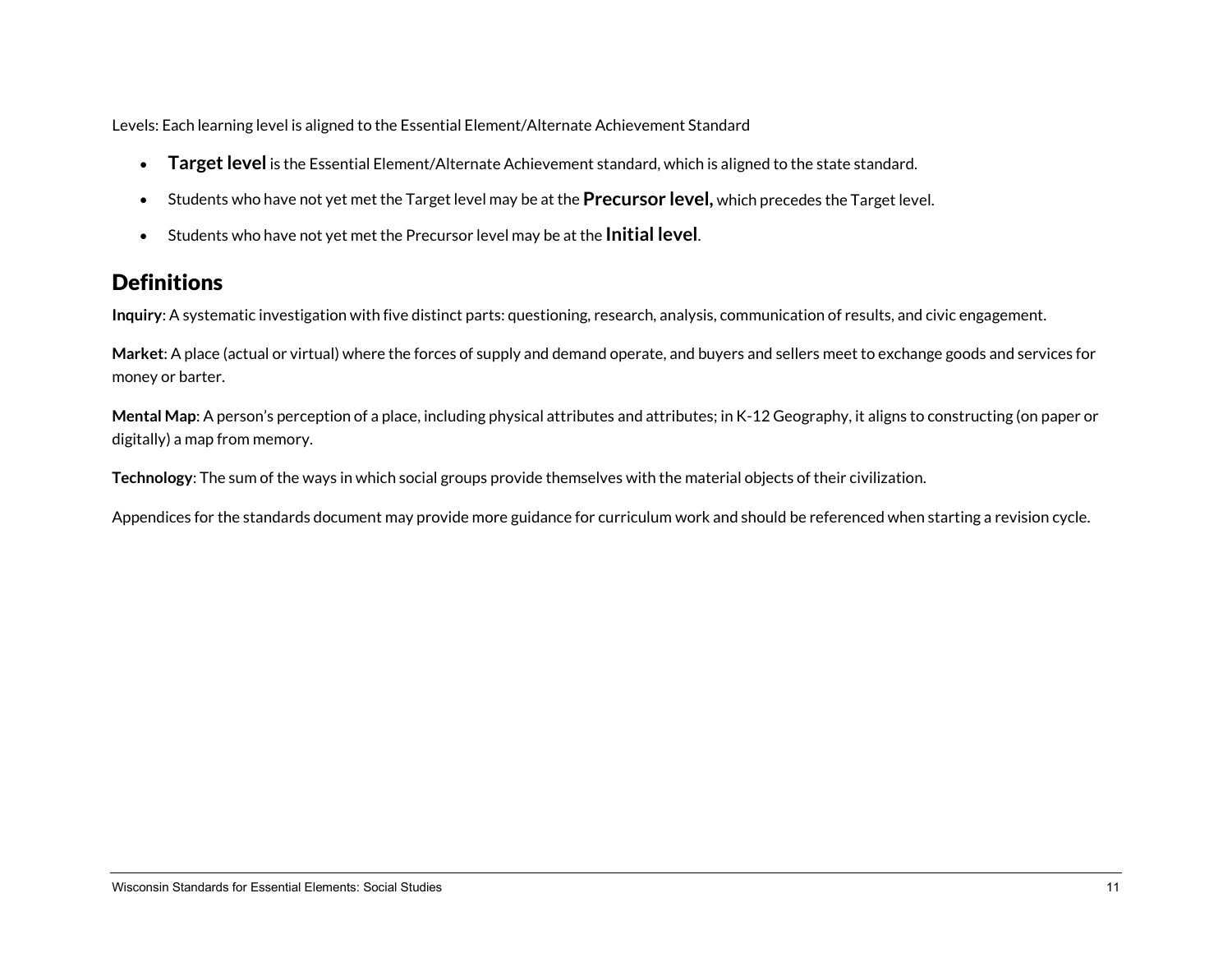## Social Studies Strands

#### **Social Studies Inquiry Practices and Processes**



Advances in human knowledge come about not because people can memorize factoids or are great at filling out worksheets in school; rather, they come about when people ask questions and pursue those questions in reasoned self-critical ways. This is the essence of inquiry, beginning with questions to be answered and the work needed to begin to answer them, and is the reason that the social studies

C3 document, developed by 15 professional social studies and content area associations, is built around the "inquiry arc" (developing questions, students learning to use disciplinary tools and concepts, evaluating sources and using evidence, communicating conclusions).\* Teaching our social studies content incorporating the inquiry arc offers students the opportunity to investigate questions in a deep and engaging manner, and offers our students the opportunity to work collaboratively, as well as individually, on significant questions within the social studies disciplines. Inquiry can and should be used within all social studies disciplines and, as such, is an "umbrella strand" covering all content strands. Teaching with the inquiry arc is a process that can move from teacher-structured inquiries to guided individual inquiry. The proper use of the inquiry arc within our classrooms, along with other thoughtful social studies strategies, will help our students build the intellectual habits of mind that will be with them long after the content is forgotten. It can create in our students the confidence in their own skills to make sense of an increasingly complex world.

\* National Council for the Social Studies, *Social Studies for the Next Generation: Purposes, Practices, and Implications of the College, Career, and Civic Life (C3) Framework for Social Studies State Standards*(Silver Spring, MD: NCSS, 2013).



#### **Behavioral Sciences Strand**

Learning about the behavioral sciences helps students understand people in various times and places. By examining cultures, students are able to compare our ways of life and those of other groups of people in the past and present. As citizens, students need to know how institutions are maintained or changed and how they influence individuals, cultures, and societies. Knowledge of the factors that contribute to an individual's uniqueness is essential to understanding the influence on self and on others.



#### **Economics Strand**

Individuals, families, businesses, and governments must make complex economic choices as they decide what goods and services to provide and how to allocate limited resources for distribution and consumption. In a global economy marked by rapid technological change, students must learn how to be better producers, consumers, and economic citizens.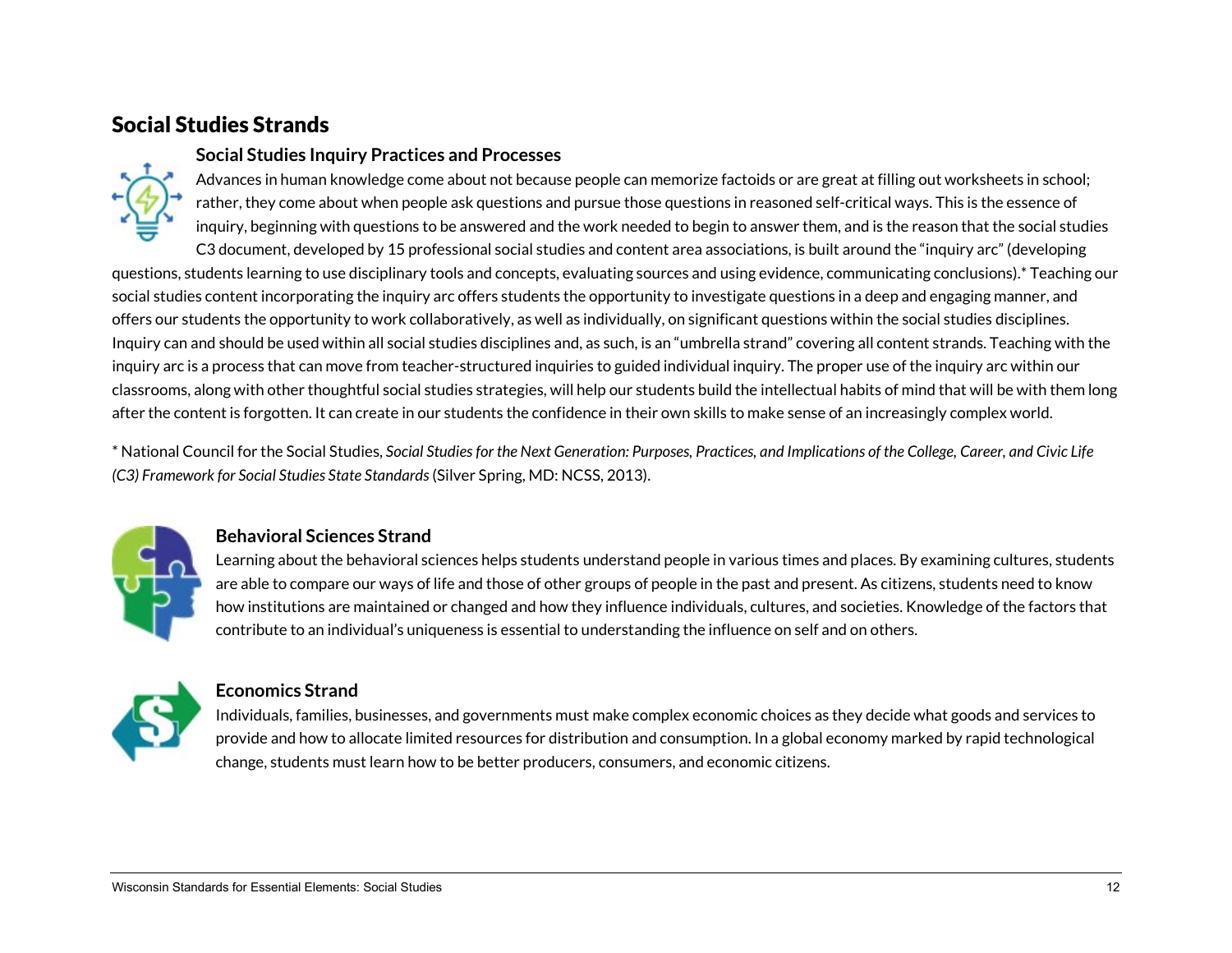

#### **Geography Strand**

Students gain geographical perspectives of the world by studying the earth and the interactions of people with places where they live, work, and play. Knowledge of geography helps students to address the various cultural, economic, social, and civic implications of life in earth's many environments.



#### **History Strand**

Students need to understand their historical roots and those of others, and how past events have shaped their world. In developing these insights, students must know what life was like in the past and how things change and develop over time. Reconstructing and interpreting historical events provides a needed perspective in addressing the past, the present, and the future.



#### **Political Science Strand**

Knowledge about the structures of power, authority, and governance and their evolving functions in contemporary society is essential if young citizens are to develop civic responsibility. Young people become more effective citizens and problem solvers when they know how local, state, and national governments and international organizations function and interact.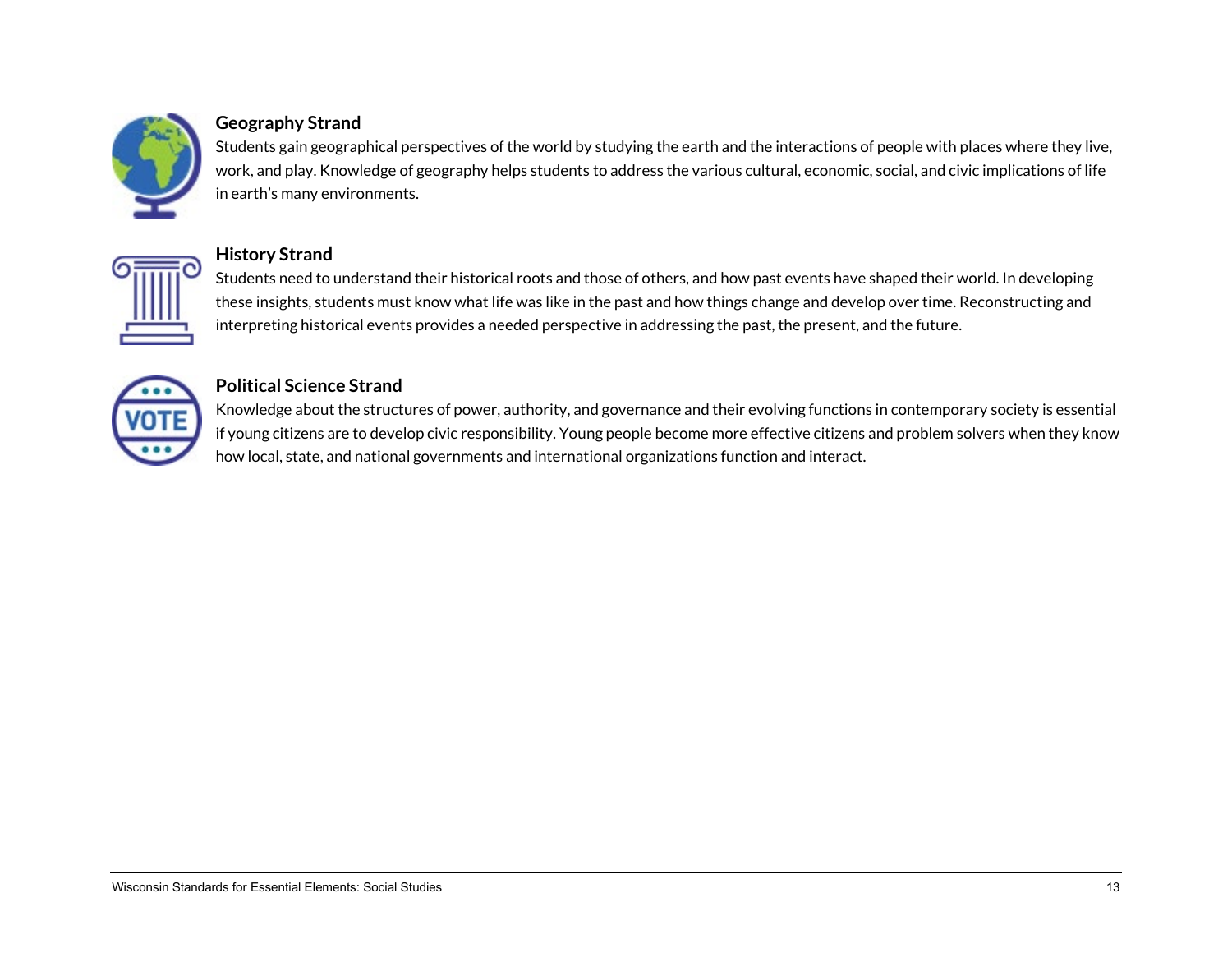## At-A-Glance: Wisconsin Essential Elements for Social Studies

#### **Wisconsin students will...**

#### **Social Studies Inquiry Practices and Processes**

- 1. Construct meaningful questions related to a social studies topic.
- 2. Gather and select reliable sources related to a social studies topic or issue.
- 3. Develop claims to answer an inquiry question.
- 4. Communicate and critique conclusions of a claim.
- 5. Be civically engaged.

#### **Behavioral Science**

- 1. Examine individual learning, perception, behavior, and identity (Psychology).
- 2. Investigate interactions between individuals and groups (Sociology).
- 3. Examine how human behavior and cultures can influence people, events, and other cultures (Anthropology).
- 4. Examine the progression of specific forms of technology and their influence within various societies.

#### **Economics**

- 1. Use economic reasoning to understand issues.
- 2. Understand how decisions are made and interactions occur among consumers (individuals and households) and producers (firms/businesses) (Microeconomics).
- 3. Identify how an economy functions as a whole (Macroeconomics).
- 4. Identify government decisions and their impact on individuals, businesses, markets, and resources (Role of Government).

#### **Geography**

- 1. Use geographic tools and ways of thinking to explore the world.
- 2. Identify reasons for human movement and explore population patterns.
- 3. Identify the impacts of global distribution of resources and geographic networks.
- 4. Examine the relationship between identity and place.
- 5. Examine the relationship between humans and the environment.

#### **History**

- 1. Use historical evidence for determining cause and effect.
- 2. Recognize patterns of continuity and change over time and contextualization of historical events.
- 3. Connect historic events, people, and ideas to the present, identify different perspectives, and identify current implications.
- 4. Examine a variety of primary and secondary sources to identify the historical context, intended audience, purpose, and/or author's point of view (Historical Methodology).

#### **Political Science**

- 1. Identify democratic principles and ideals.
- 2. Investigate the rights, privileges, and responsibilities in a society.
- 3. Identify the roles and processes of political and civic institutions.
- 4. Develop and employ skills for civic literacy.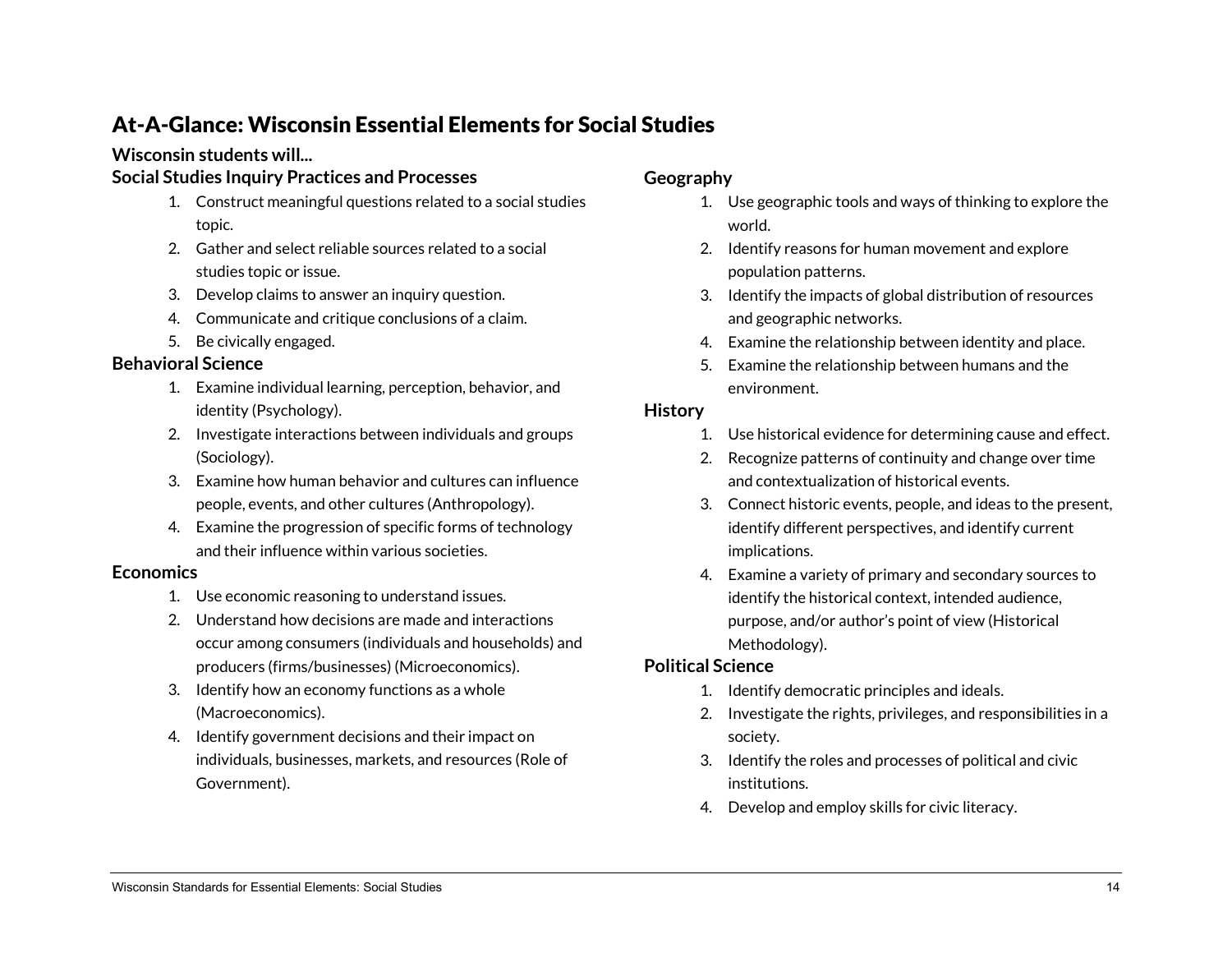## **Section III** Essential Elements for Social Studies (Grades K-12)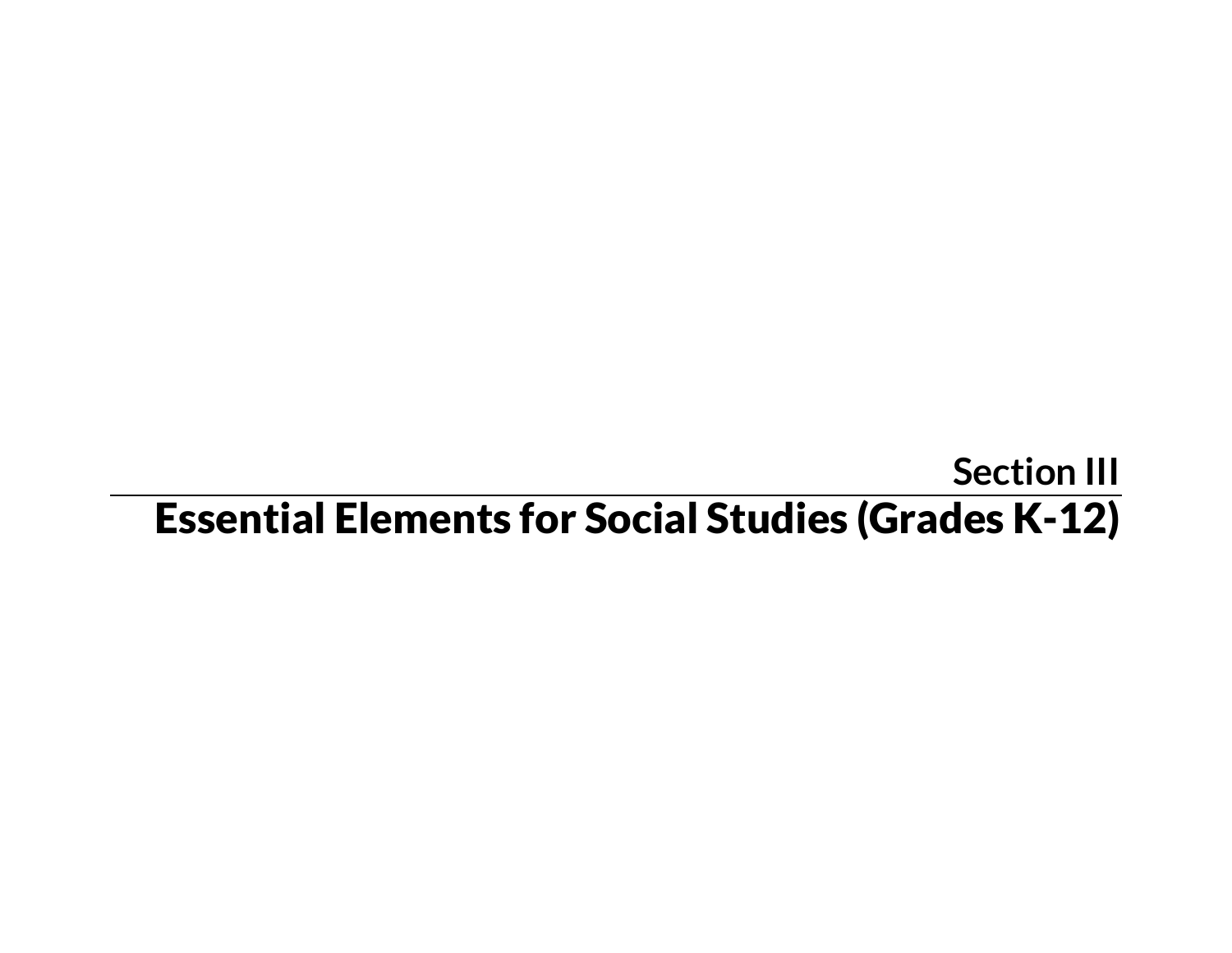

## Content Area: Inquiry Practices and Process (Inq)

#### **Wisconsin Standards for Social Studies:**

**SS.Inq1:** Wisconsin students will construct meaningful questions that initiate an inquiry.

#### **Essential Element:**

**SS.EE.Inq1:** Wisconsin students will construct meaningful questions related to a social studies topic.

**Target Level:** Wisconsin students will construct meaningful questions related to a social studies topic.

**Precursor Level:** Wisconsin students will recognize the difference between open- and closed-ended questions and identify follow-up questions on a social studies topic.

**Initial Level:** Wisconsin students will develop closed-ended questions on a social studies topic.

## Content Area: Inquiry Practices and Process (Inq)

#### **Wisconsin Standards for Social Studies:**

**SS.Inq2:** Wisconsin students will gather and evaluate sources.

#### **Essential Element:**

**SS.EE.Inq2:** Wisconsin students will gather and select reliable sources related to a social studies topic or issue.

**Target Level:** Wisconsin students will gather and select reliable sources related to a social studies topic or issue.

**Precursor Level:** Wisconsin students will identify what constitutes a reliable source in regard to a social studies topic or issue.

**Initial Level:** Wisconsin students will identify sources related to a social studies topic or issue.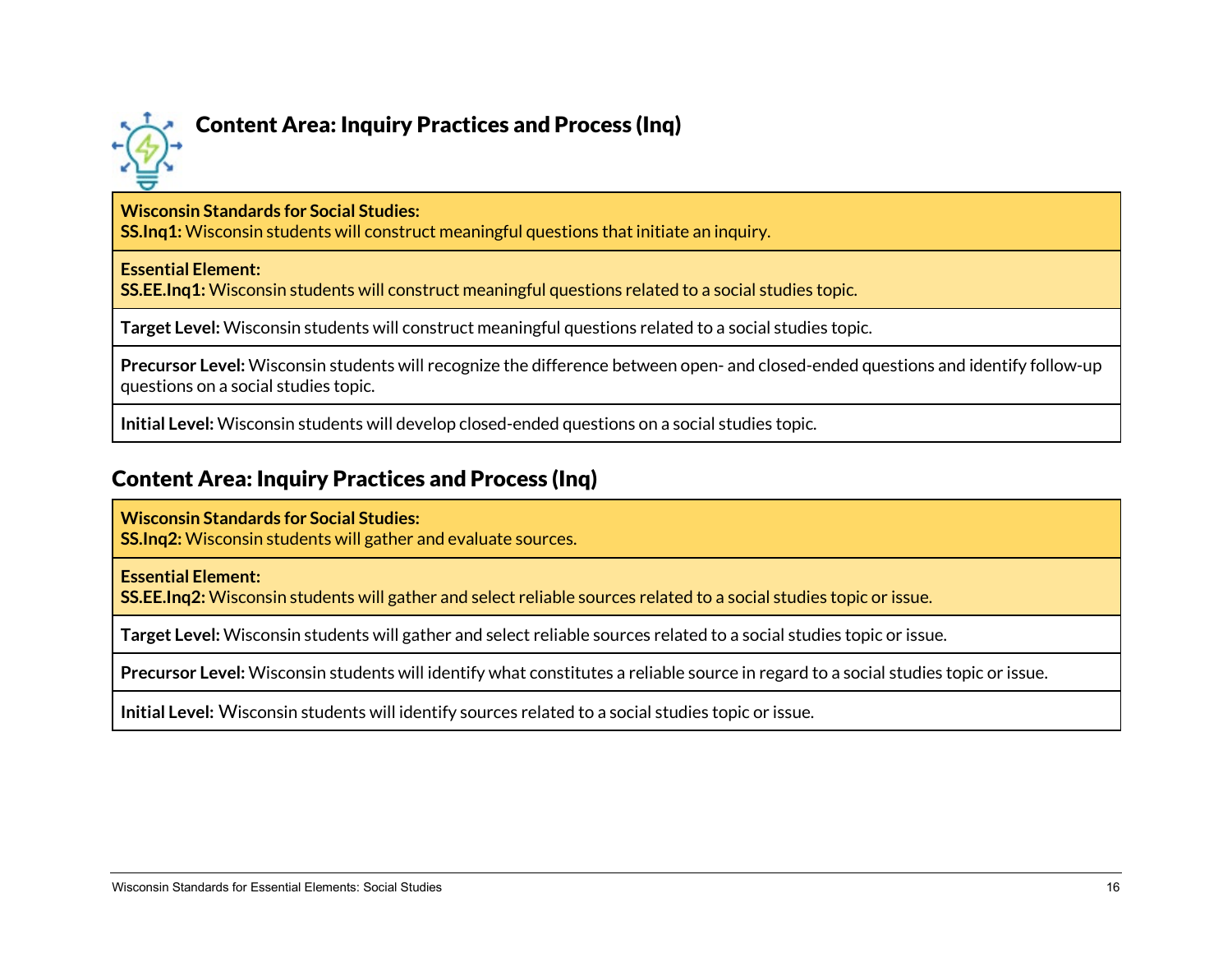## Content Area: Inquiry Practices and Process (Inq)

#### **Wisconsin Standards for Social Studies:**

**SS.Inq3:** Wisconsin students will develop claims using evidence to support reasoning**.**

#### **Essential Element:**

**SS.EE.Inq3:** Wisconsin students will develop claims to answer an inquiry question.

**Target Level:** Wisconsin students will develop claims to answer an inquiry question.

**Precursor Level:** Wisconsin students will use multiple pieces of evidence to support their claim (opinion).

**Initial Level:** Wisconsin students will use one piece of evidence to support their claim (opinion).

## Content Area: Inquiry Practices and Process (Inq)

**Wisconsin Standards for Social Studies: SS.Inq4:** Wisconsin students will communicate and critique conclusions.

**Essential Element:**

**SS.EE.Inq4:** Wisconsin students will communicate and critique conclusions of a claim.

**Target Level:** Wisconsin students will communicate and critique conclusions of a claim.

**Precursor Level:** Wisconsin students will explore strengths and weaknesses of a claim.

**Initial Level:** Wisconsin students will communicate conclusions of a claim.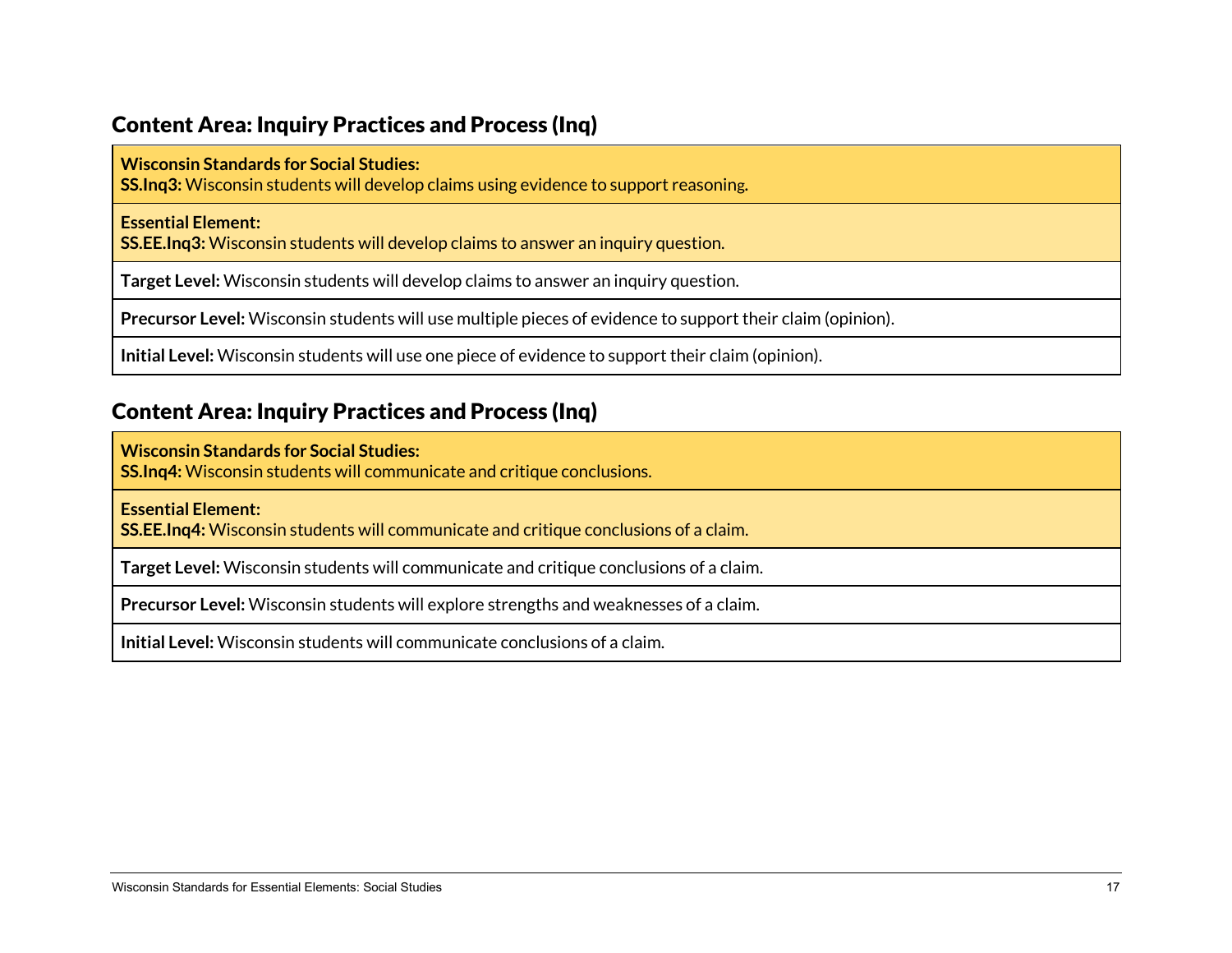

## Content Area: Inquiry Practices and Process (Inq)

**Wisconsin Standards for Social Studies:**

**SS.Inq5:** Wisconsin students will be civically engaged.

#### **Essential Element:**

**SS.EE.Inq5:** Wisconsin students will be civically engaged.

**Target Level:** Wisconsin students will be civically engaged.

**Precursor Level:** Wisconsin students will identify potential solutions to issues of importance.

**Initial Level:** Wisconsin students will identify issues of importance.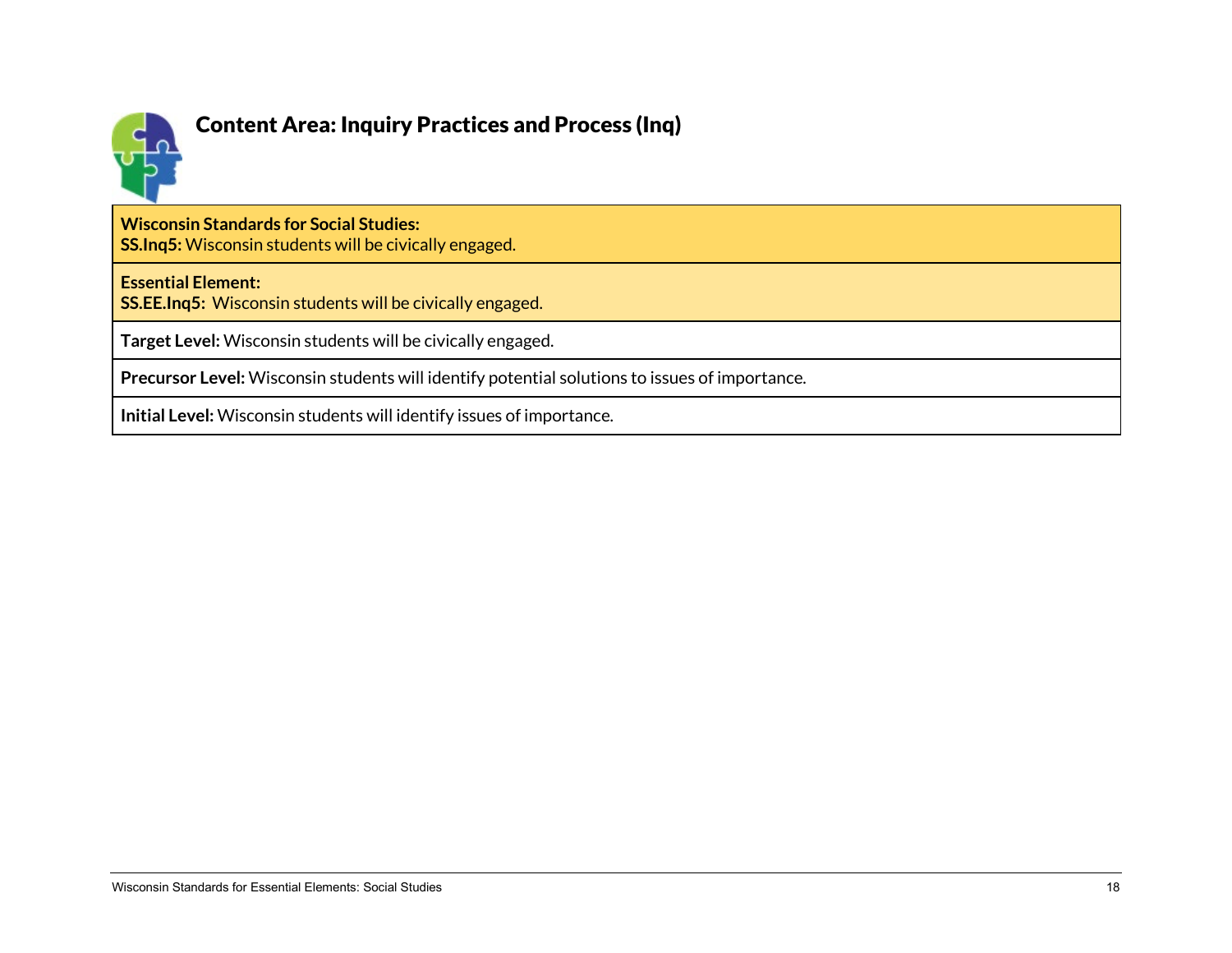## Content Area: Behavioral Science (BH)

#### **Wisconsin Standards for Social Studies**

**SS.BH1:** Wisconsin students will examine individual cognition, perception, behavior, and identity (Psychology).

#### **Essential Element:**

**SS.EE.BH1:** Wisconsin students will examine individual learning, perception, behavior, and identity (Psychology).

**Target Level:** Wisconsin students will examine individual learning, perception, behavior, and identity (Psychology).

**Precursor Level:** Wisconsin students will examine biological and environmental factors that influence a person's perception and identity.

**Initial Level:** Wisconsin students will examine a person's learning, behavior, or identity.

### Content Area: Behavioral Science (BH)

**Wisconsin Standards for Social Studies**

**SS.BH2:** Wisconsin students will investigate and interpret interactions between individuals and groups (Sociology).

**Essential Element:** 

**SS.EE.BH2:** Wisconsin students will investigate interactions between individuals and groups (Sociology).

**Target Level:** Wisconsin students will investigate interactions between individuals and groups (Sociology).

**Precursor Level:** Wisconsin students will identify examples of cultural expression.

**Initial Level:** Wisconsin students will compare and contrast different groups of people.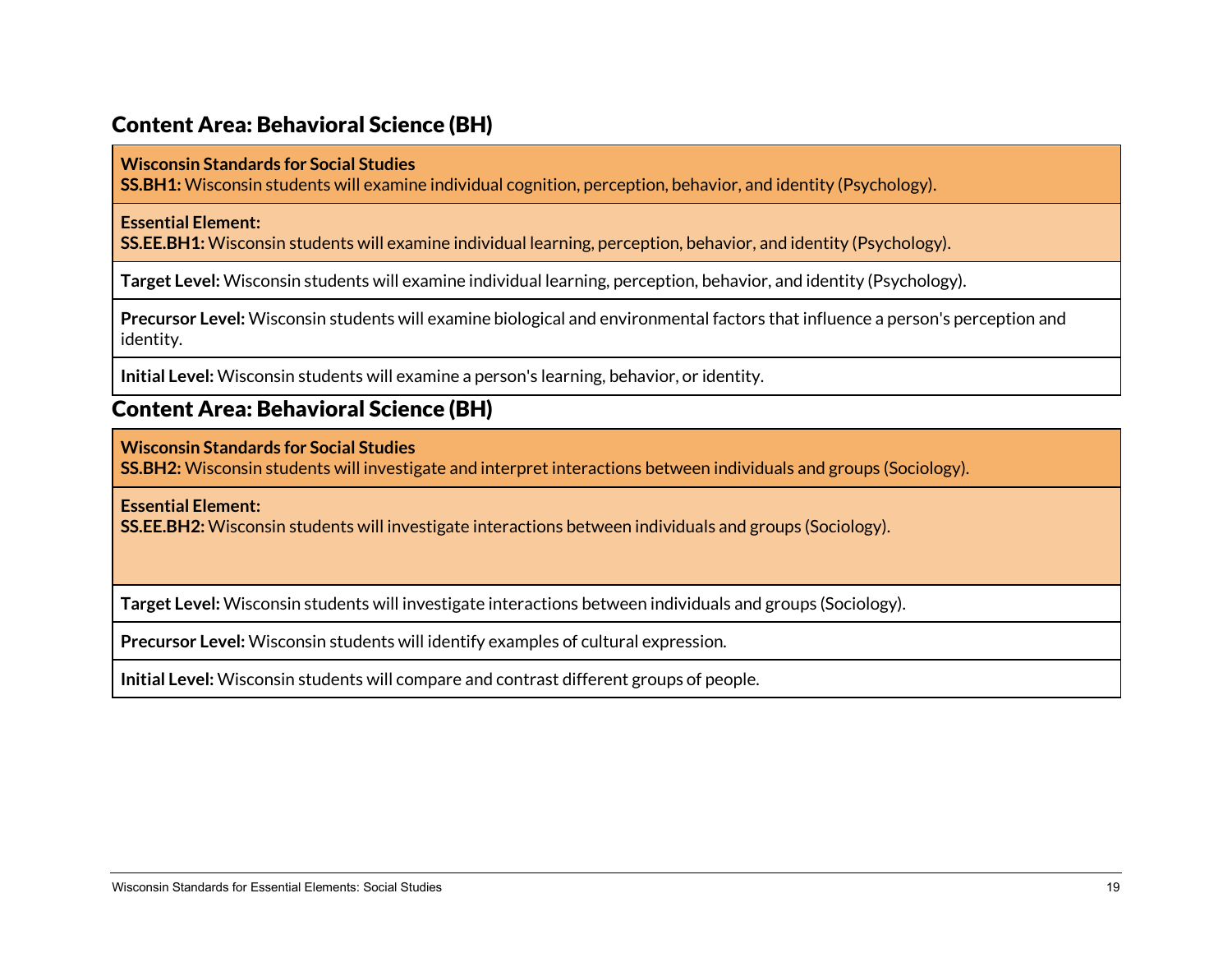### Content Area: Behavioral Science (BH)

#### **Wisconsin Standards for Social Studies**

**SS.BH3:** Wisconsin students will assess the role that human behavior and cultures play in the development of social endeavors (Anthropology).

#### **Essential Element:**

**SS.EE.BH3:** Wisconsin students will examine how human behavior and cultures can influence people, events, and other cultures (Anthropology).

**Target Level:** Wisconsin students will examine how human behavior and cultures can influence people, events, and other cultures (Anthropology).

**Precursor Level:** Wisconsin students will examine how human behavior and cultures can influence people, events, or other cultures.

**Initial Level:** Wisconsin students will explore how human behavior and cultures can influence people.

### Content Area: Behavioral Science (BH)

**Wisconsin Standards for Social Studies**

**SS.BH4:** Wisconsin students will examine the progression of specific forms of technology and their influence within various societies.

**Essential Element:** 

**SS.EE.BH4: Wisconsin students will examine the progression of specific forms of technology and their influence within various societies or cultures.**

**Target Level:** Wisconsin students will examine the progression of specific forms of technology and their influence within various societies or cultures.

**Precursor Level:** Wisconsin students will examine the influence of a given form of technology within various societies or cultures.

**Initial Level:** Wisconsin students will explore given technologies and identify their intended purposes in relation to how it assists them.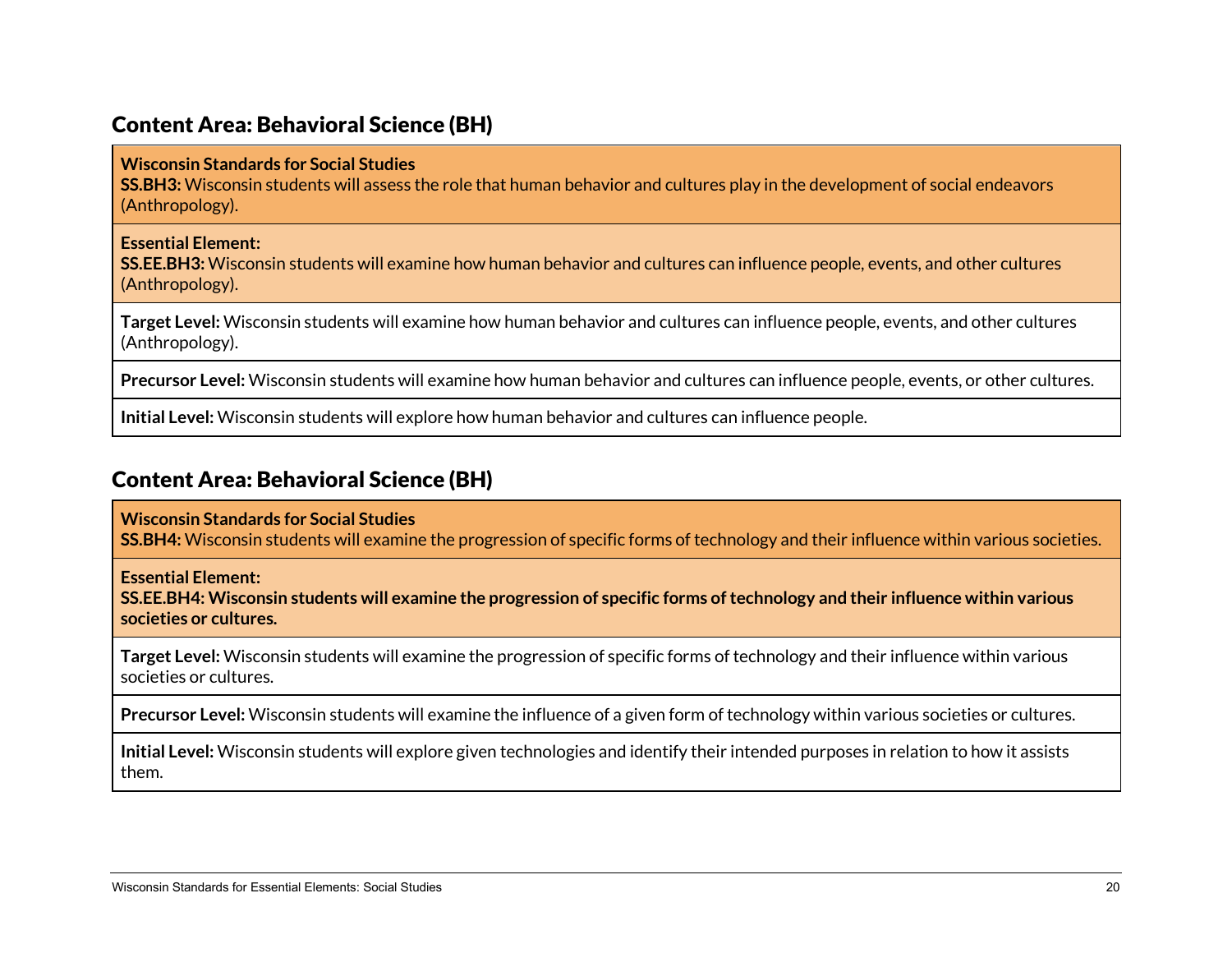

## Content Area: Economics (Econ)

#### **Wisconsin Standards for Social Studies**

**SS:.Econ1:** Wisconsin students use economic reasoning to understand issues.

**Essential Element:**

**SS.EE.Econ1:** Wisconsin students use economic reasoning to understand issues.

**Target Level:** Wisconsin students use economic reasoning to understand issues.

**Precursor Level:** Wisconsin students will identify how costs, benefits, and incentives affect decision-making.

**Initial Level:** Wisconsin students will differentiate between a want and a need and provide an example of an opportunity cost.

## Content Area: Economics (Econ)

#### **Wisconsin Standards for Social Studies**

**SS.Econ2:** Wisconsin students will analyze how decisions are made and interactions occur among individuals, households, and firms/businesses (Microeconomics).

#### **Essential Element:**

**SS.EE.Econ2:** Wisconsin students will understand how decisions are made and interactions occur among consumers (i.e., individuals and households) and producers (firms/businesses) (Microeconomics).

**Target Level:** Wisconsin students will understand how decisions are made and interactions occur among consumers (i.e., individuals and households) and producers (firms/businesses) (Microeconomics).

**Precursor Level:** Wisconsin students will differentiate between demand and supply and identify the factors of production.

**Initial Level:** Wisconsin students will identify the relationship between a consumer and producer and identify products that consumers would receive from a given producer.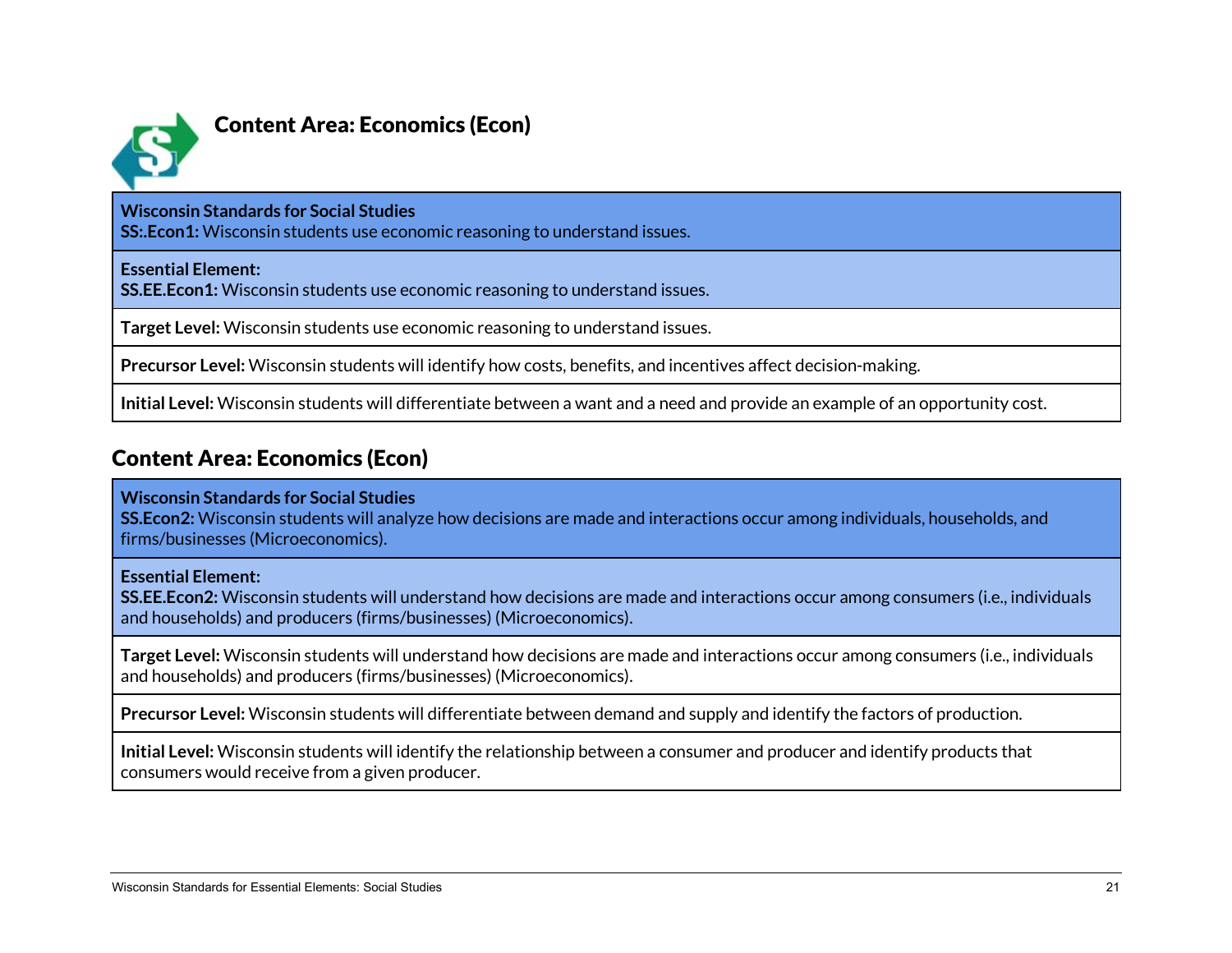## Content Area: Economics (Econ)

#### **Wisconsin Standards for Social Studies**

**SS.Econ3:** Wisconsin students will analyze how an economy functions as a whole (Macroeconomics).

#### **Essential Element:**

**SS.EE.Econ3:** Wisconsin students will identify how an economy functions as a whole (Macroeconomics).

**Target Level:** Wisconsin students will identify how an economy functions as a whole (Macroeconomics).

**Precursor Level:** Wisconsin students will identify how the economy can affect people.

**Initial Level:** Wisconsin students will recognize that prices change over time and explore the value of saving money as it relates to changes in the economy as a whole.

## Content Area: Economics (Econ)

#### **Wisconsin Standards for Social Studies**

**SS.Econ4:** Wisconsin students will evaluate government decisions and their impact on individuals, businesses, markets, and resources (Role of Government).

#### **Essential Element:**

**SS.EE.Econ4:** Wisconsin students will identify government decisions and their impact on individuals, businesses, markets, and resources (Role of Government).

**Target Level:** Wisconsin students will identify government decisions and their impact on individuals, businesses, markets, and resources (Role of Government).

**Precursor Level:** Wisconsin students will identify how economic policies and government decisions affect others.

**Initial Level:** Wisconsin students will identify how economic policies affect their individual or families' lives.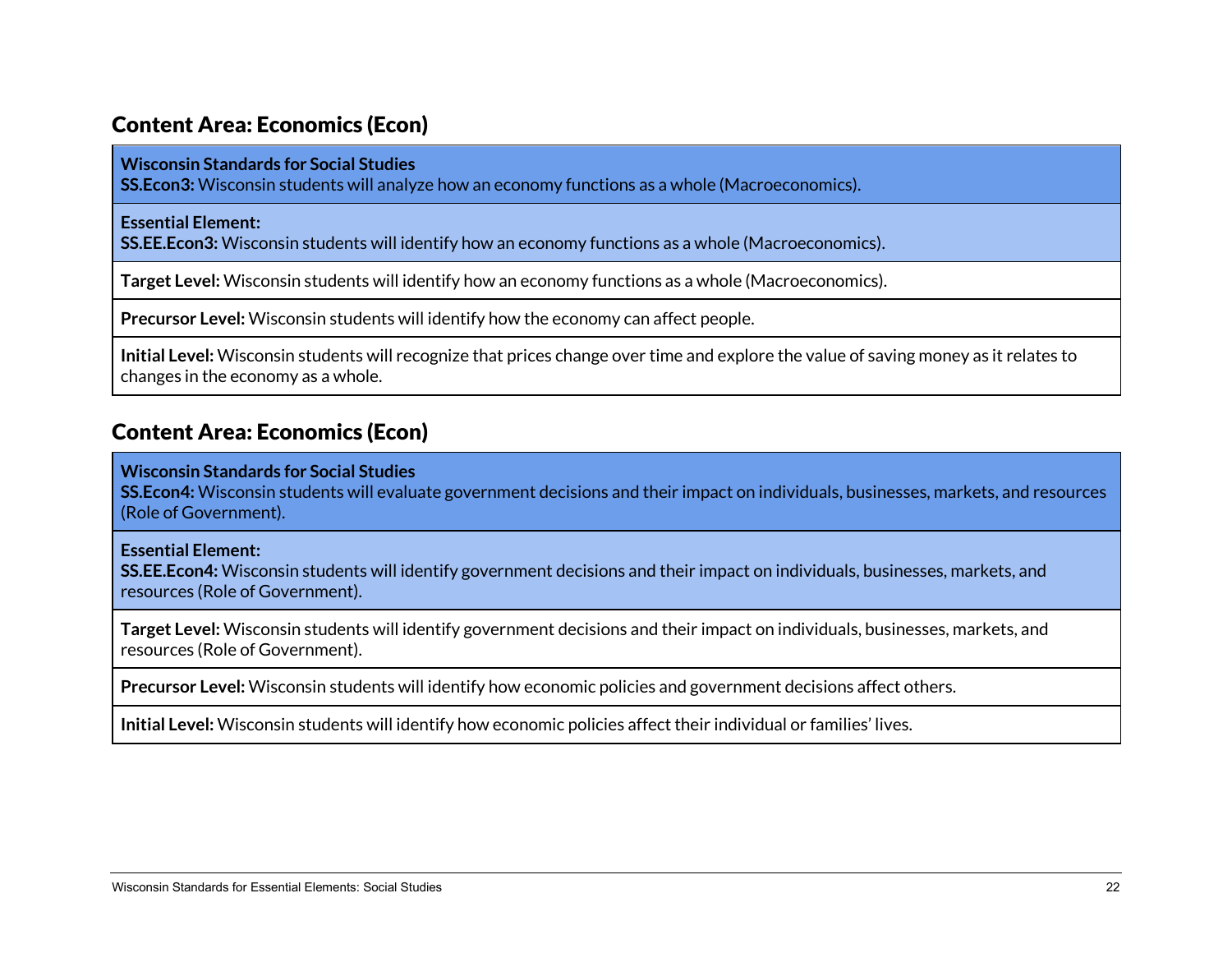

## Content Area: Geography (Geog)

**Wisconsin Standards for Social Studies**

**SS.Geog1:** Wisconsin students will use geographic tools and ways of thinking to analyze the world.

**Essential Element:** 

**SS.EE.Geog1:** Wisconsin students will use geographic tools and ways of thinking to explore the world.

**Target Level:** Wisconsin students will use geographic tools and ways of thinking to explore the world.

**Precursor Level:** Wisconsin students will use geographic tools and identify geographic ways of thinking to explore the world.

**Initial Level:** Wisconsin students will explore the use of geographic tools to explore the world.

## Content Area: Geography (Geog)

**Wisconsin Standards for Social Studies**

**SS.Geog2:** Wisconsin students will analyze human movement and population patterns.

**Essential Element:** 

**SS.EE.Geog2:** Wisconsin students will identify reasons for human movement and explore population patterns.

**Target Level:** Wisconsin students will identify reasons for human movement and explore population patterns.

**Precursor Level:** Wisconsin students will explore reasons for human movement and population distribution.

**Initial Level:** Wisconsin students will explore the movement of people.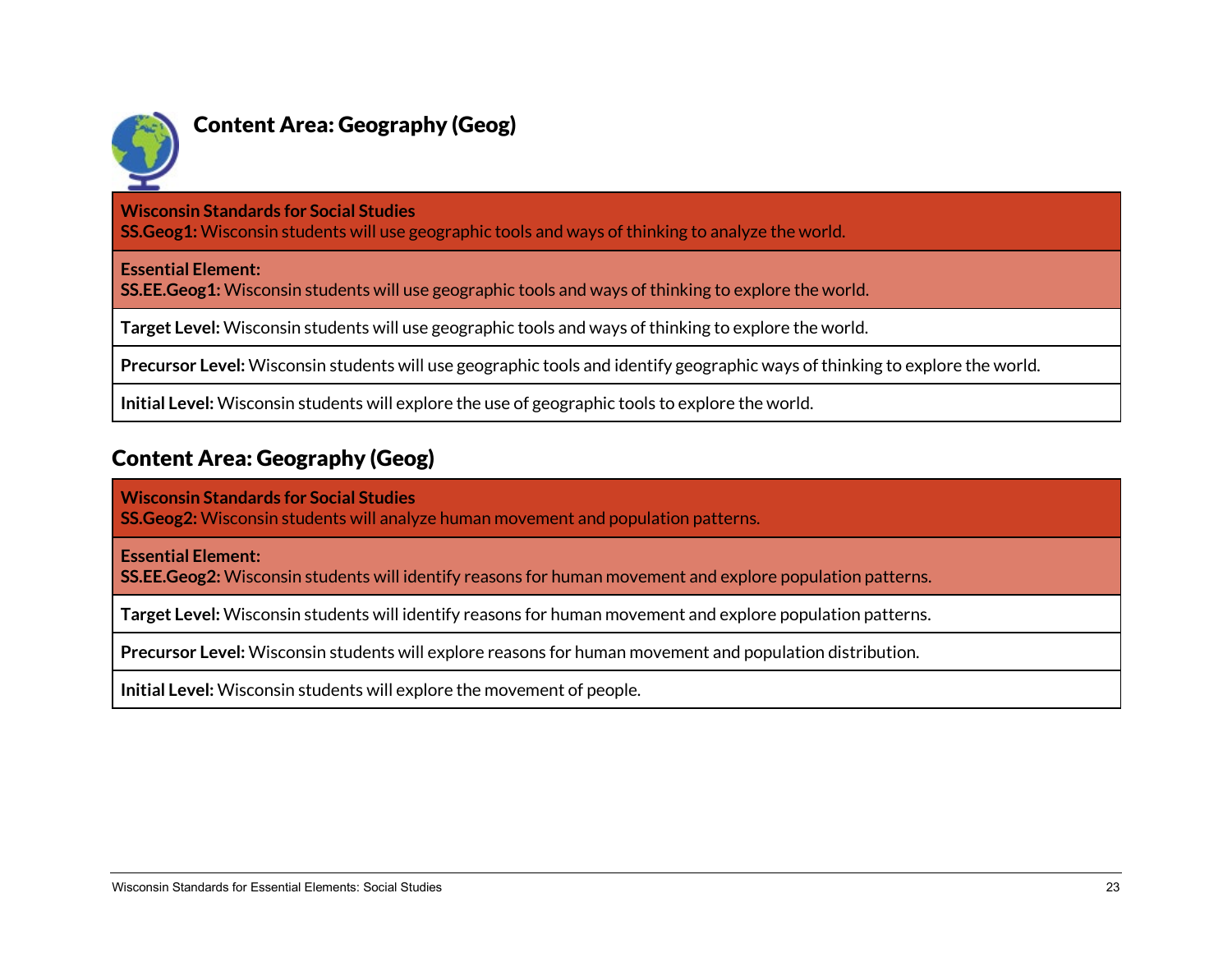## Content Area: Geography (Geog)

**Wisconsin Standards for Social Studies**

**SS.Geog3:** Wisconsin students will examine the impacts of global interconnections and relationships.

**Essential Element:** 

**SS.EE.Geog3:** Wisconsin students will identify the effects of global distribution of resources and geographic networks.

**Target Level:** Wisconsin students will identify the effects of global distribution of resources and geographic networks.

**Precursor Level:** Wisconsin students will identify how they access resources and the social and economic inter-relationships between states, regions, or countries.

**Initial Level:** Wisconsin students will identify a renewable resource and ways that people, things, and ideas move across spaces.

## Content Area: Geography (Geog)

**Wisconsin Standards for Social Studies**

**SS.Geog4:** Wisconsin students will evaluate the relationship between identity and place.

**Essential Element:** 

**SS.EE.Geog4:** Wisconsin students will examine the relationship between identity and place.

**Target Level:** Wisconsin students will examine the relationship between identity and place.

**Precursor Level:** Wisconsin students will identify how the human characteristics of a place affect the people who live there.

**Initial Level:** Wisconsin students will identify how the physical characteristics of a place affect the people who live there.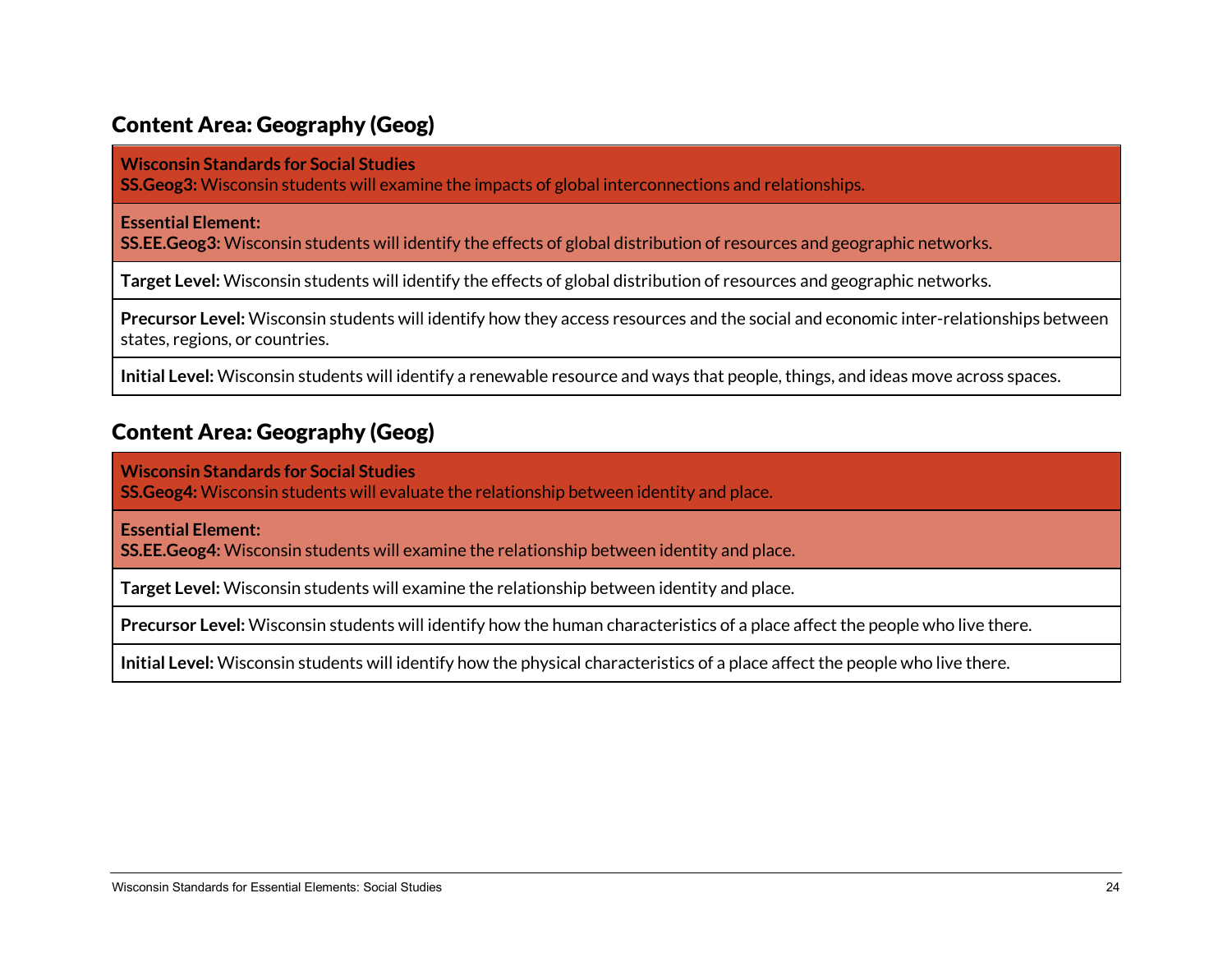## Content Area: Geography (Geog)

**Wisconsin Standards for Social Studies**

**SS.Geog5:** Wisconsin students will evaluate the relationship between humans and the environment.

**Essential Element:** 

**SS.EE.Geog5:** Wisconsin students will examine the relationships between humans and the environment.

**Target Level:** Wisconsin students will examine the relationships between humans and the environment.

**Precursor Level:** Wisconsin students will identify positive and negative effects of human actions on our natural resources and physical environment.

**Initial Level:** Wisconsin students will explore positive or negative effects of human actions on our natural resources and physical environment.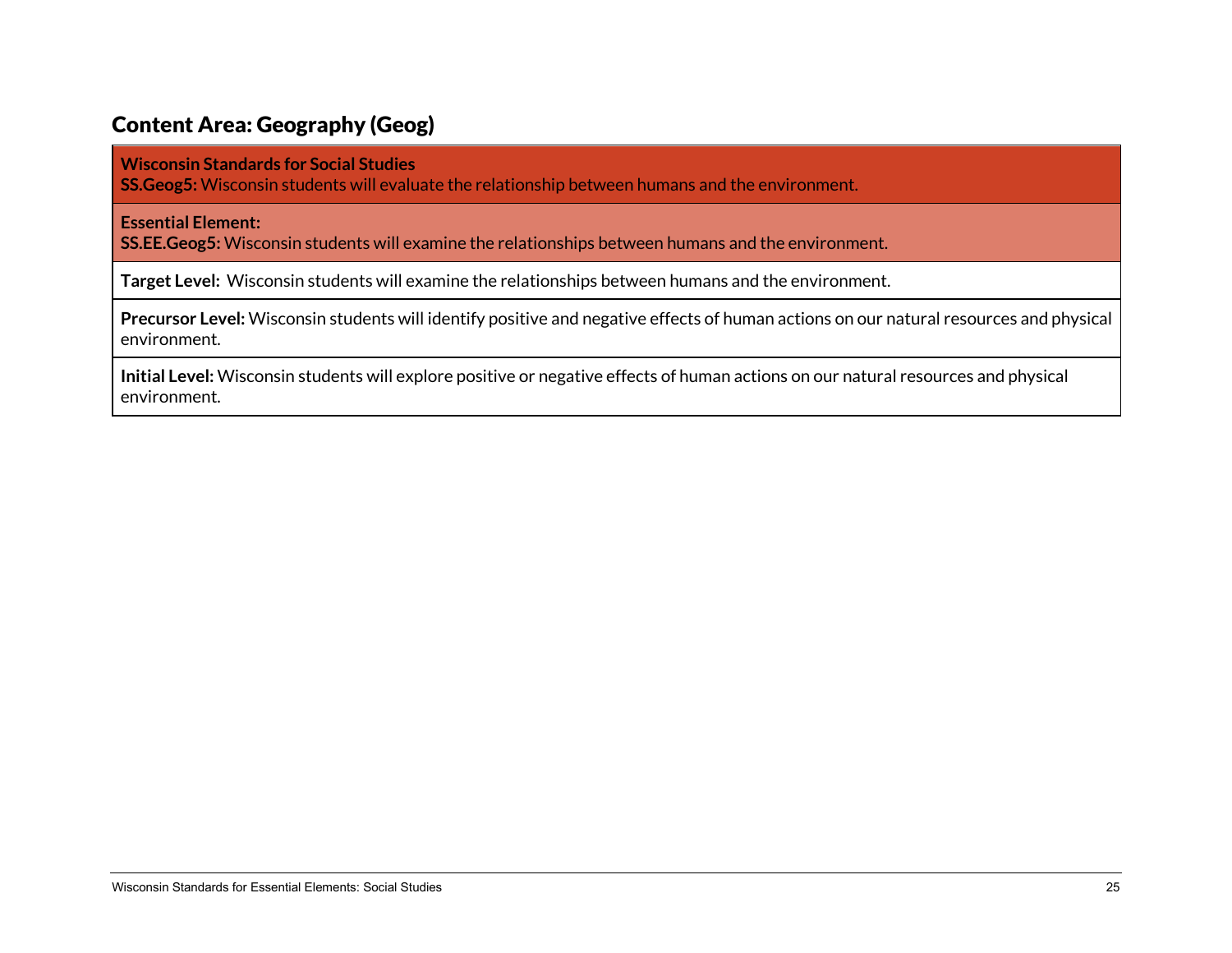

## Content Area: History (Hist)

**Wisconsin Standards for Social Studies:**

**SS.Hist1:** Wisconsin students will use historical evidence for determining cause and effect.

**Essential Element:**

**SS.EE.Hist1:** Wisconsin students will use historical evidence for determining cause and effect.

**Target Level:** Wisconsin students will use historical evidence for determining cause and effect.

**Precursor Level:** Wisconsin students will explain a cause and effect for a given event.

**Initial Level:** Wisconsin students will identify a cause and effect for a given event.

## Content Area: History (Hist)

#### **Wisconsin Standards for Social Studies:**

**SS.Hist2:** Wisconsin students will analyze, recognize, and evaluate patterns of continuity and change over time and contextualization of historical events.

**Essential Element:**

**SS.EE.Hist2:** Wisconsin students will recognize patterns of continuity and change over time, and contextualization of historical events.

**Target Level:** Wisconsin students will recognize patterns of continuity and change over time and contextualization of historical events.

**Precursor Level:** Wisconsin students will identify patterns of continuity and change over time and identify the context of a given historical event.

**Initial Level:** Wisconsin students will explore patterns of continuity and change over time and explore the context of a given historical event.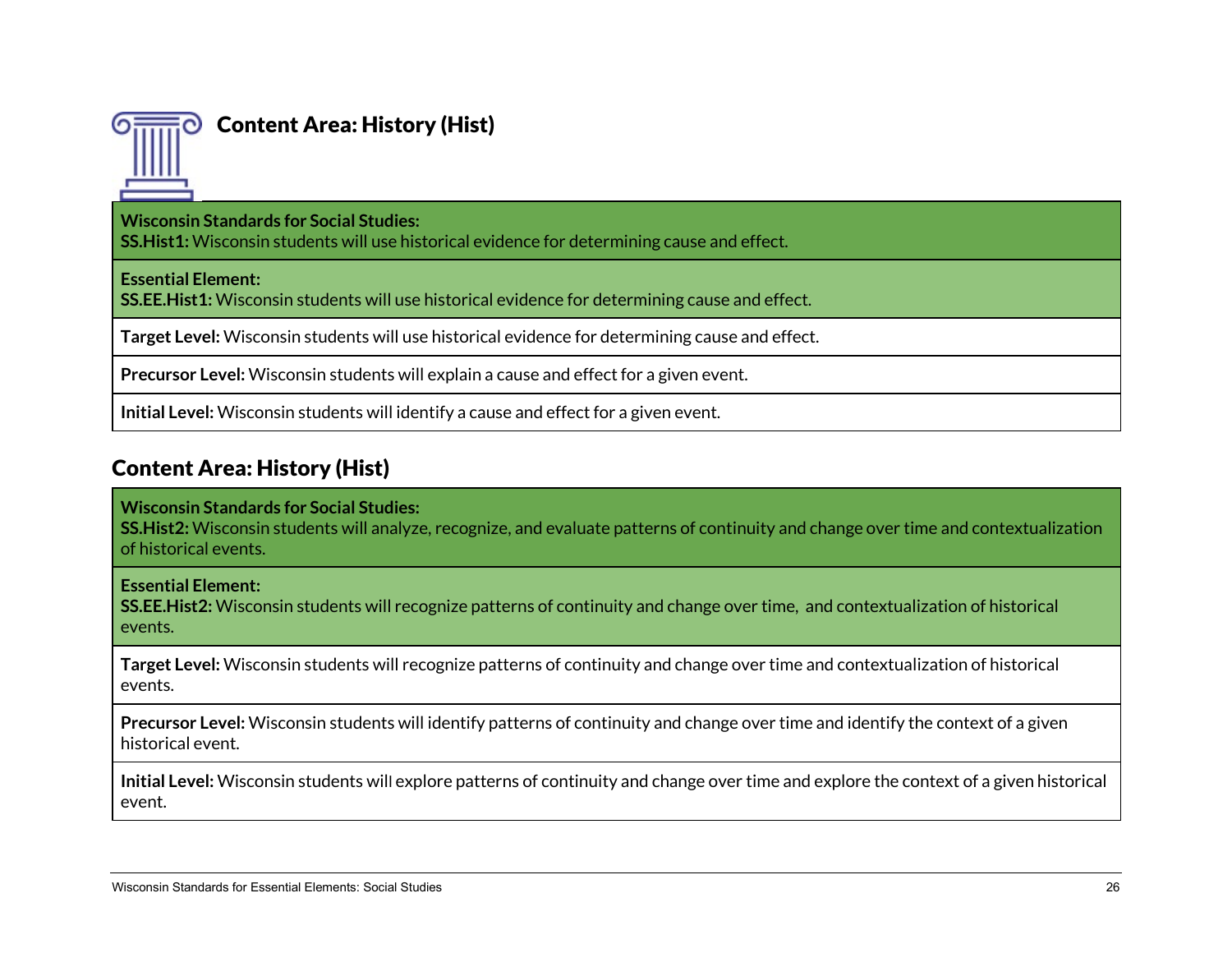## Content Area: History (Hist)

**Wisconsin Standards for Social Studies:**

**SS.Hist3: Wisconsin students will connect past events, people, and ideas to the present; use different perspectives to draw conclusions; and suggest current implications.**

#### **Essential Element:**

**SS.EE.Hist3:** Wisconsin students will connect historical events, people, and ideas to the present, identify different perspectives, and identify current implications.

**Target Level:** Wisconsin students will connect historical events, people, and ideas to the present, identify different perspectives, and identify current implications.

**Precursor Level:** Wisconsin students will identify different historical perspectives of a given event and identify an effect of a given historical event on the lives of other people living in the present.

**Initial Level:** Wisconsin students will explore historical people or events and identify how the person or event had an impact on their own life.

## Content Area: History (Hist)

**Wisconsin Standards for Social Studies:**

**SS.Hist4: Wisconsin students will evaluate a variety of primary and secondary sources to interpret the historical context, intended audience, purpose, and/or author's point of view (Historical Methodology).**

#### **Essential Element:**

**SS.EE.Hist4:** Wisconsin students will examine a variety of primary and secondary sources to identify the historical context, intended audience, purpose, and/or author's point of view (Historical Methodology).

**Target Level:** Wisconsin students will examine a variety of primary and secondary sources to identify the historical context, intended audience, purpose, and/or author's point of view (Historical Methodology).

**Precursor Level:** Wisconsin students will differentiate between primary and secondary sources and identify the intended audience, purpose, and point of view (POV) of a given primary or secondary source.

**Initial Level:** Wisconsin students will identify the intended audience and author's point of view of a given primary source.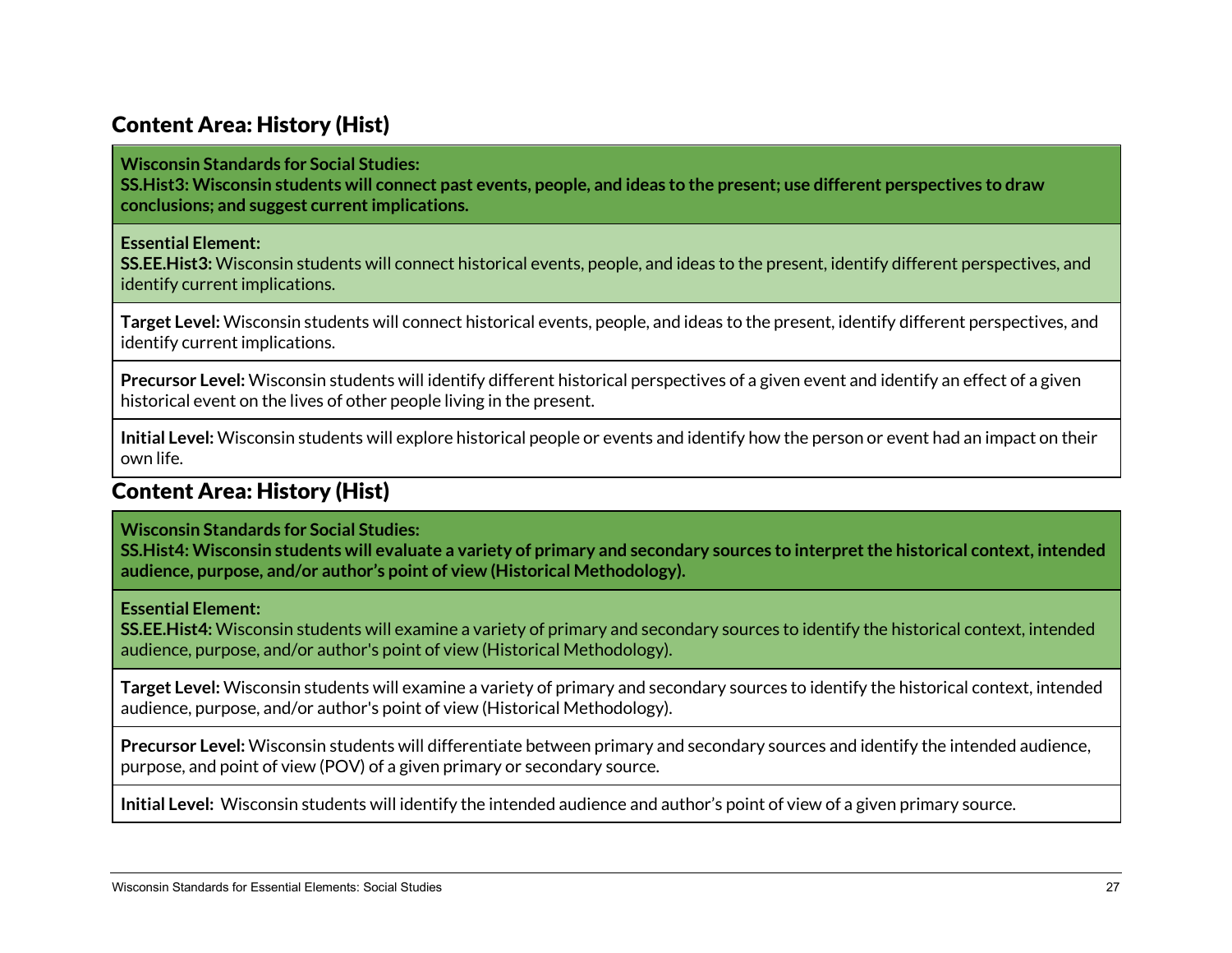

## Content Area: Political Science (PS)

#### **Wisconsin Standards for Social Studies**

**SS.PS1:** Wisconsin students will identify and analyze democratic principles and ideals.

#### **Essential Element:**

**SS.EE.PS1:** Wisconsin students will identify democratic principles and ideals.

**Target Level:** Wisconsin students will identify democratic principles and ideals.

**Precursor Level:** Wisconsin students will explain the importance of a rule or law.

**Initial Level:** Wisconsin students will identify rules or laws.

## Content Area: Political Science (PS)

**Wisconsin Standards for Social Studies**

**SS.PS2:** Wisconsin students will examine and interpret rights, privileges, and responsibilities in society.

**Essential Element:**

**SS.EE.PS2:** Wisconsin students will identify differences between a right, a responsibility, and a privilege.

**Target Level:** Wisconsin students will identify differences between a right, a responsibility, and a privilege.

**Precursor Level:** Wisconsin students will investigate the rights, privileges, and responsibilities in a society.

**Initial Level:** Wisconsin students will identify basic rights and responsibilities of being a good community member.